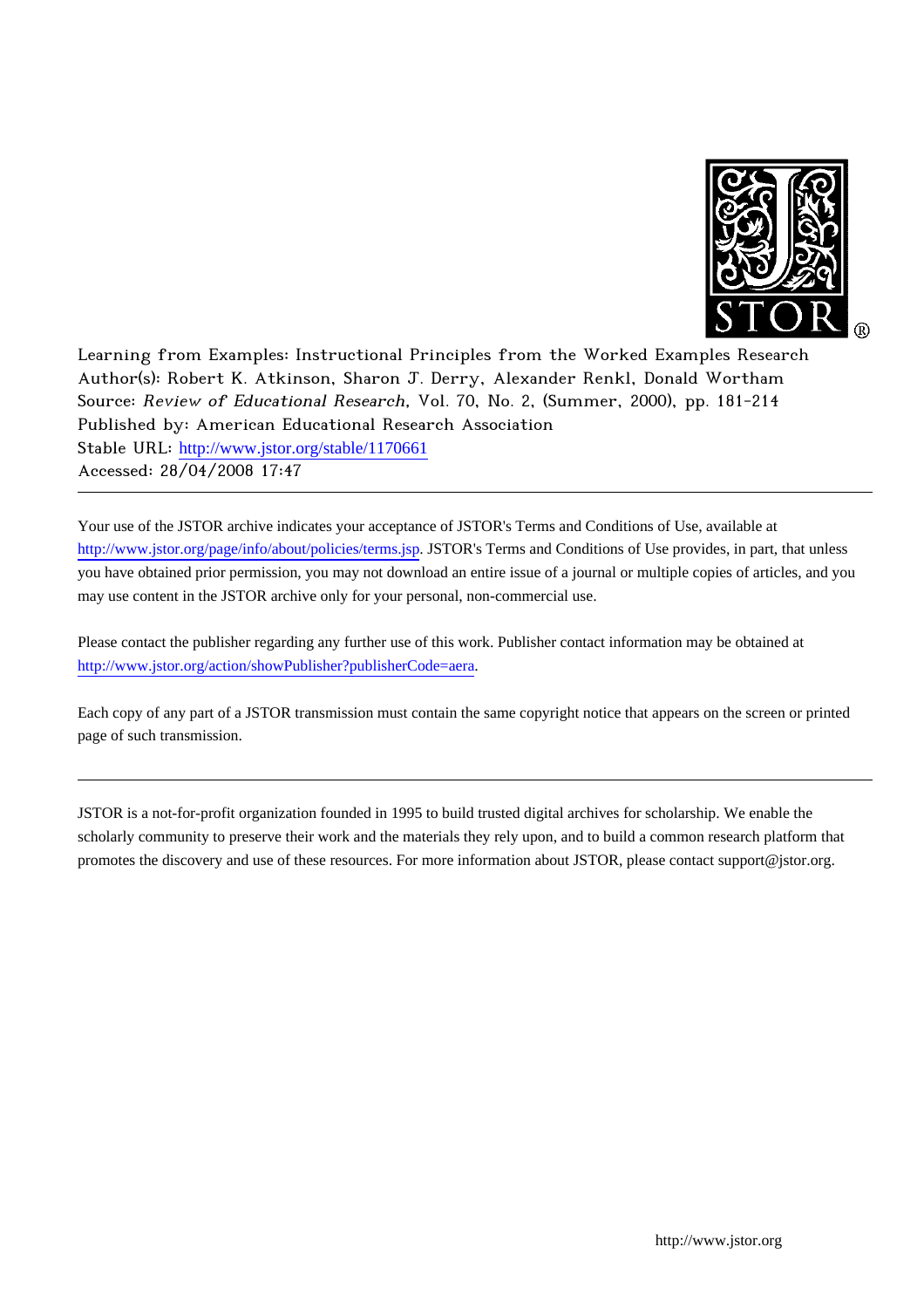# **Learning from Examples: Instructional Principles from the Worked Examples Research**

**Robert K. Atkinson Mississippi State University Sharon J. Derry University of Wisconsin - Madison Alexander Renkl University of Freiburg, Germany Donald Wortham UNext Corporation** 

**Worked examples are instructional devices that provide an expert's problem solution for a learner to study. Worked-examples research is a cognitive-experimental program that has relevance to classroom instruction and the broader educational research community. A framework for organizing the findings of this research is proposed, leading to instructional design principles. For instance, one instructional design principle suggests that effective examples have highly integrated components. They employ multiple modalities in presentation and emphasize conceptual structure by labeling or segmenting. At the lesson level, effective instruction employs multiple examples for each conceptual problem type, varies example formats within problem type, and employs surface features to signal deep structure. Also, examples should be presented in close proximity to matched practice problems. Moreover, learners can be encouraged through direct training or by the structure of the worked example to actively self-explain examples. Worked examples are associated with early stages of skill development, but the design principles are relevant to constructivist research and teaching.** 

## **The Historical Context**

**In recent years, learning from "worked examples" has received a considerable amount of attention from researchers (e.g., Chi, Bassok, Lewis, Reimann, & Glaser, 1989; Ward & Sweller, 1990), particularly in such fields as mathematics, physics, and computer programming. Although there is no precise definition, worked examples share certain family resemblance (Wittgenstein, 1953). As instructional devices, they typically include a problem statement and a procedure for solving the problem; together, these are meant to show how other similar problems might be solved. In a sense, they provide an expert's problem-**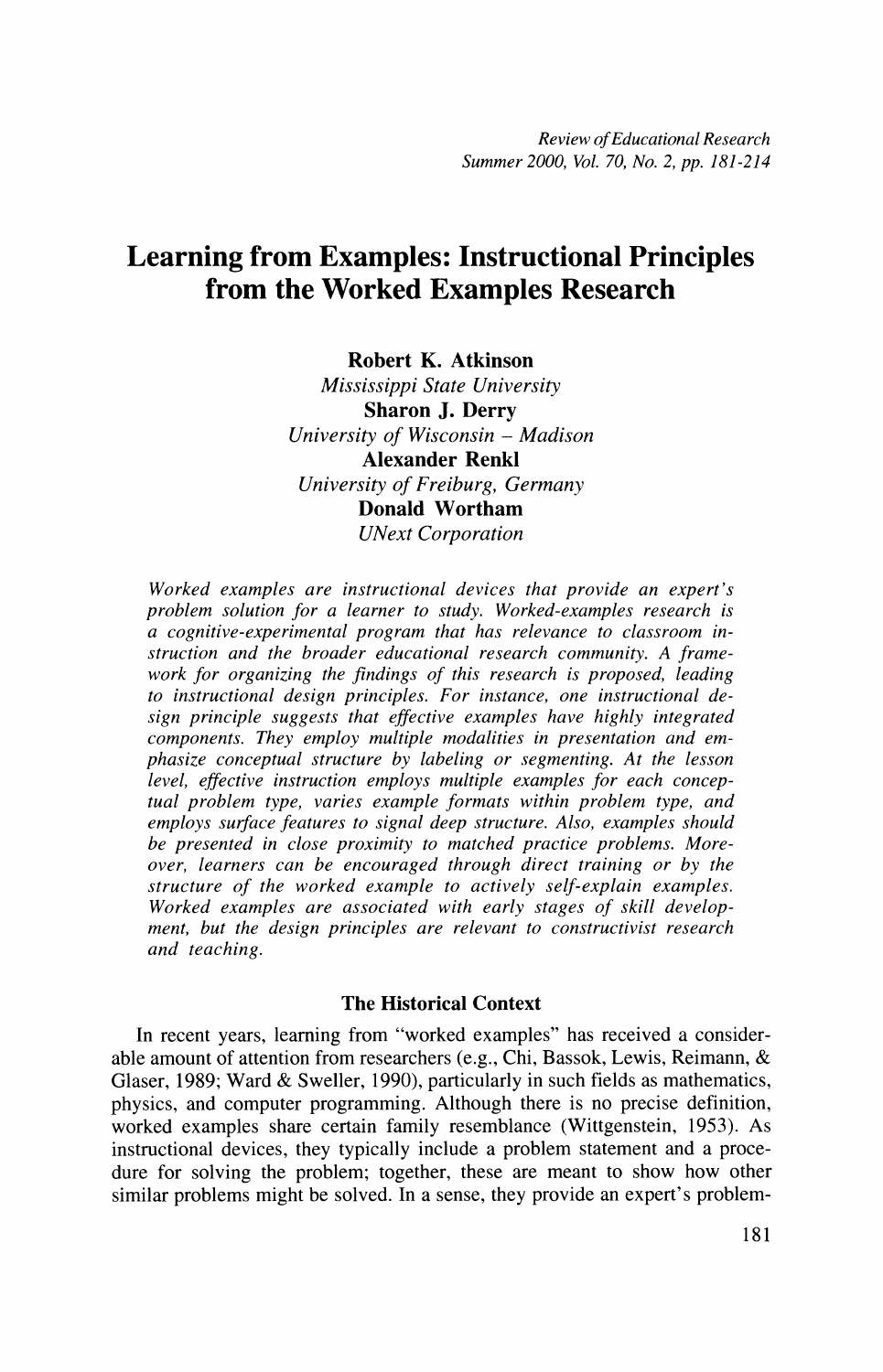**solving model for the learner to study and emulate. Examples typically present solutions in a step-by-step fashion (see Figure 1). In many cases, worked examples include auxiliary representations of a given problem, such as diagrams.** 

| PROBLEM TEXT: From a ballot box containing 3 red balls<br>and 2 white balls, two balls are randomly drawn. The chosen<br>balls are not put back into the ballot box. What is the prob-<br>ability that a red ball is drawn first and a white ball second? |                |
|-----------------------------------------------------------------------------------------------------------------------------------------------------------------------------------------------------------------------------------------------------------|----------------|
| <b>SOLUTION:</b>                                                                                                                                                                                                                                          |                |
| $STEP$ 1:                                                                                                                                                                                                                                                 |                |
| Total number of balls:                                                                                                                                                                                                                                    | 5              |
| Number of red balls:                                                                                                                                                                                                                                      | 3              |
| Probability of red ball on first draw:                                                                                                                                                                                                                    | 3/5            |
| $STEP$ 2:                                                                                                                                                                                                                                                 |                |
| Total number of balls after first draw:                                                                                                                                                                                                                   | 4              |
| Number of white balls:                                                                                                                                                                                                                                    | $\overline{2}$ |
| Probability of white ball on second draw:                                                                                                                                                                                                                 | 2/4            |
| $STEP$ 3:<br>Probability that a red ball is drawn first and a white ball is<br>second: $3/5*2/4 = 6/20 = 3/10$                                                                                                                                            |                |
| ANSWER: The probability that a red ball is drawn first and a<br>white ball is second is 3/10.                                                                                                                                                             |                |

**FIGURE 1. Worked example from Renkl, Atkinson, and Maier (2000)** 

**Even though learning from worked examples has recently attracted much attention, the notion of learning by example is not new. Indeed, it has been a major theme in educational research for at least the past four decades. During the mid-1950s to the 1970s, cognitive and educational psychologists adopted the learning-by-example paradigm to examine and describe the processes involved in concept formation (e.g., Bourne, Goldstein, & Link, 1964; Bruner, Goodnow, & Austin, 1956; Tennyson, Wooley, & Merrill, 1972). While the examples employed by these researchers were dissimilar to worked examples in many respects, nevertheless, they shared the same fundamental purpose: to illustrate a principle or pattern. A typical study of concept learning by example measured students' ability to identify a member of a target concept after viewing numerous instances and noninstances of it, to learn whether students could successfully derive the underlying concept common to the examples. From the perspective of educational psychologists, these studies could inform educational practice, particularly by showing how examples should be selected, presented, and sequenced (for review, see Tennyson & Cocchiarella, 1986). This**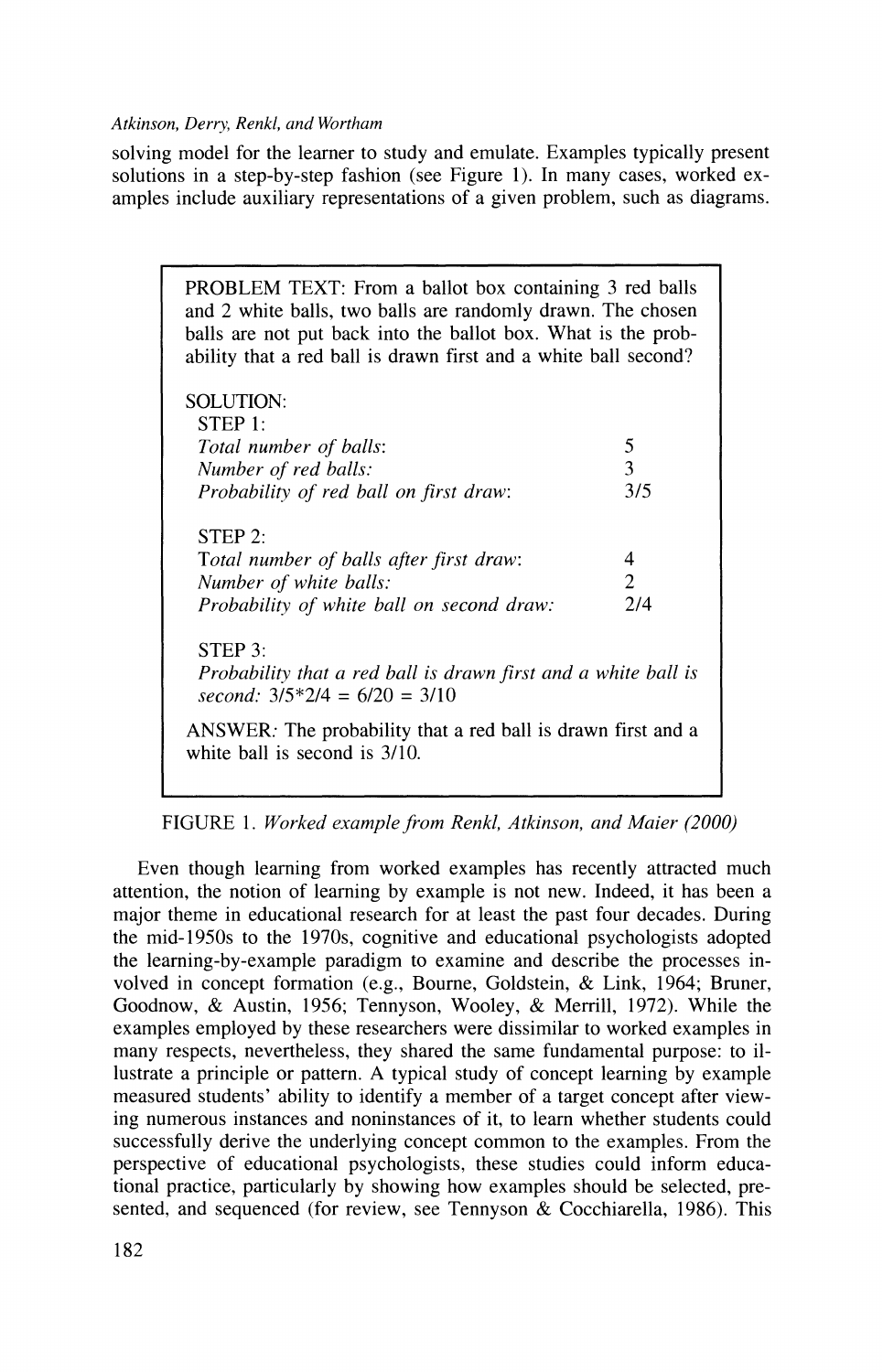**focus on presentation and sequencing of examples paralleled the call for empirical investigations articulated in classic position papers, such as Bruner's (1966) Toward a Theory of Instruction and Glaser's (1976) Components of a Psychology of Instruction: Toward a Science of Design.** 

**Although a considerable amount of research in the mid-1970s was dedicated to identifying ways to facilitate concept learning, a growing number of cognitively oriented educational researchers began to look beyond the goal merely of acquiring discrete concepts. Instead, researchers turned their focus to more complex forms of knowledge and learning (Brewer & Nakamura, 1984). Topics of interest included studying how experts and novices used knowledge to interpret experience and solve problems in domains such as chess, algebra, physics, and geometry. Research indicated that experts typically focus on deeper structural aspects of problems, whereas novices are often misled by surface features (e.g., Chi, Feltovich, & Glaser, 1981; Chi, Glaser, & Rees, 1982; Silver, 1979). Often, the concept of the schema (Rumelhart & Ortony, 1977; Silver & Marshall, 1990) was used to account for performance differences between experts and novices (cf. VanLehn, 1990; Chi et al., 1981; Chi et al., 1982; Hinsley, Hayes, & Simon, 1977; Silver, 1979). Schemas were conceived to be complex memory structures possessed by experts that enabled them to recognize a problem as a member of a class (e.g., a type of physics problem) and retrieve an interpretation and procedure appropriate for that class.** 

**Working in this milieu, Sweller and his colleagues (e.g., Mawer & Sweller, 1982; Owen & Sweller, 1985; Sweller & Levine, 1982; Sweller, Mawer, & Howe, 1982; Sweller, Mawer, & Ward, 1983) began investigating how students learn schemas, patterns that facilitate problem solving, through conventional, practice-oriented instruction. These studies focused on methods of increasing novices' awareness of problem structure through practice (Owen & Sweller, 1985; Sweller et al., 1983). It is important to note that this research was conducted at a time when problem-solving practice was a preferred instructional approach, endorsed by many prominent educators and researchers. As a noted mathematics education professor declared, "The best way to teach children how to solve problems is to give them lots of problems to solve" (Van Engen, 1959, p. 74). Further, the research showed that the study of expertise was consonant with this thinking. After studying chess experts, Chase and Simon (1973) concluded that "practice is the major independent variable in the acquisition of skill" (p. 279).** 

**However, Sweller's research program soon accumulated empirical evidence showing that traditional, practice-based problem solving was less than an ideal method for improving problem-solving performance when compared to instruction that paired practice problems with worked examples (Cooper & Sweller, 1987; Sweller & Cooper, 1985). Laboratory protocol studies revealed that when presented with traditional practice exercises, students tended to employ typical novice strategies, such as trial and error, while students presented with worked examples before solving often employed more efficient problem-solving strategies and appeared to focus on structural aspects of problems. A number of researchers, again including Sweller and his colleagues, investigated the efficacy of using more worked examples in classroom instruction. Zhu and Simon (1987) conducted the first, and possibly the most widely cited, of these studies. Studies by Carroll (1994) and Ward and Sweller (1990) also provided evidence**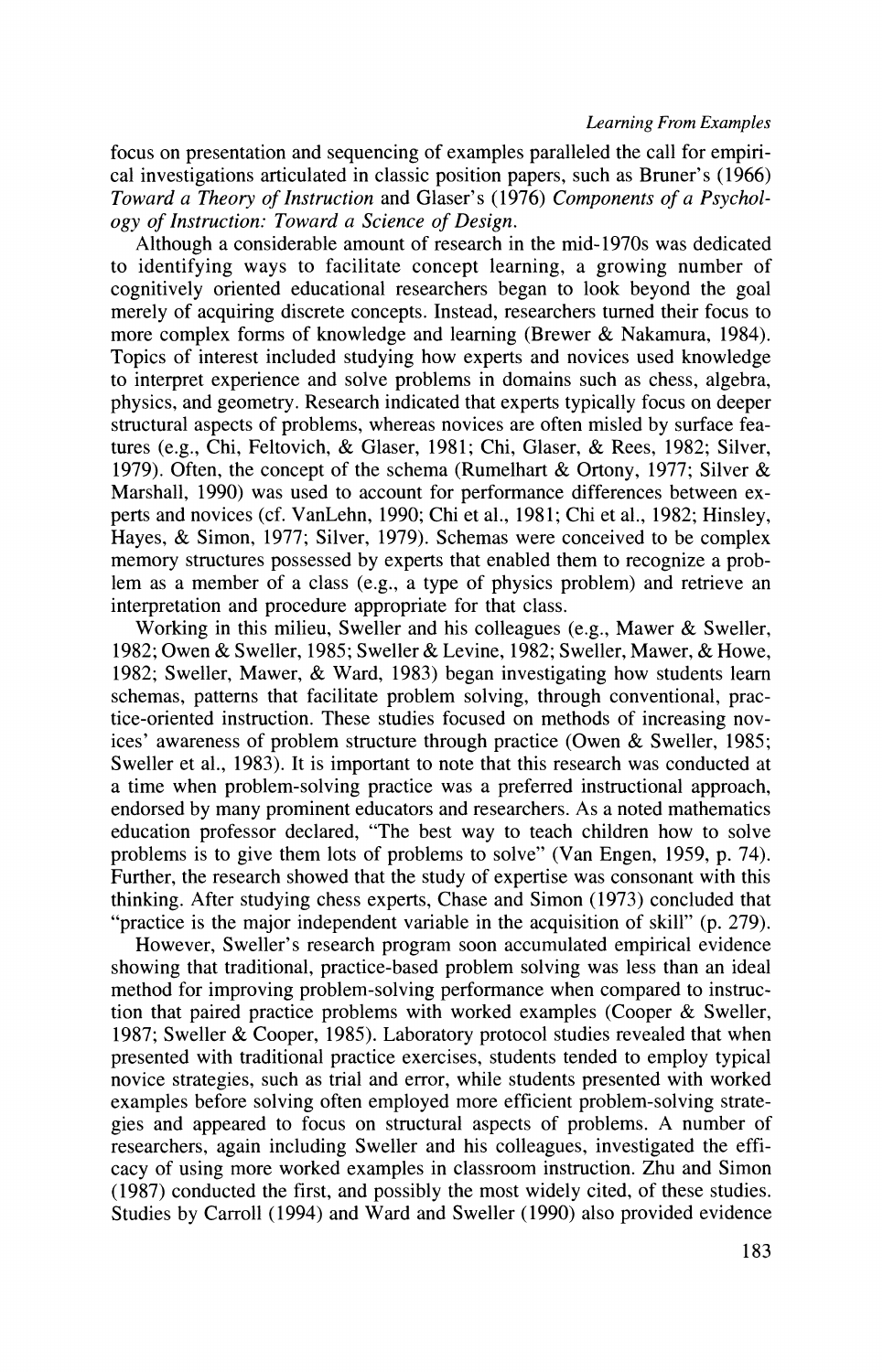**in favor of worked-example instruction in the classroom rather than strictly problem-solving practice.** 

**Sweller's research program, along with the classroom investigations noted above, motivated a new and productive strand of research, widely called "worked examples research," and it is this literature that serves as the basis for this review. Although Sweller, van Merrienboer, and Pass (1998) recently published a review addressing instructional design issues related to worked examples, they focused on literature published by Sweller and his colleagues and only on instructional principles derived from Sweller's cognitive load theory. Their review thus omitted a substantial portion of the literature and much that has been learned about worked examples instruction, such as individual differences in example processing (self-explanations), and the impact of situational factors. We did not limit our analysis to the research findings from one research group or theoretical perspective, but instead searched for a set of design principles that could be derived from a broader set of studies representing additional research groups and theoretical viewpoints. Moreover, our goal was to move beyond communicating to the worked examples research audience only. We wished to draw attention to how the findings from the worked examples paradigm can inform a larger educational community that is using and investigating a broad range of complex instructional paradigms that employ problem solving and examples to promote learning.** 

**We begin our review by justifying our belief that the worked examples research has potentially broad implications for educational practice. We then "situate" the place of worked examples in the context of a widely accepted theory of learning. Next, we review the worked examples literature and derive a set of instructional principles from this work. We then propose a framework representing a causal model incorporating the major factors that have been shown to influence learning from worked examples. In the fourth section of this review, we interpret this model with respect to its implications for other instructional approaches and in this context, present our recommendations for re-directing research dealing with example-based learning and instruction.** 

# **The Worked Example Paradigm as Basic Research**

**Acknowledging that much (though by no means all) of the worked examples research to date has been conducted in controlled laboratory settings using textbook problems from mathematics and science, we begin by reflecting on the "place" of such controled experimentation within the broader educational research enterprise. The contention that controlled, experimental studies could have implications for the complex, bustling world of real classrooms can be challenged on the grounds that important social, physical and cultural contexts shape student development and are often "controlled out" of educational experiments. Of course, laboratory findings alone cannot inform educational practice. Yet there is very strong evidence (see, e.g., Bruer, 1993; McGilly, 1998) and argument (Shuell, 1996) that controlled experimental research grounded in cognitive science has substantially improved educational practice. The 1998 volume edited by McGilly provides stories of many widespread and successful classroom reforms - led by such scholars as Carl Bereiter, John Bransford, Ann Brown, Joseph Campione, Howard Gardner, Jim Minstrell,**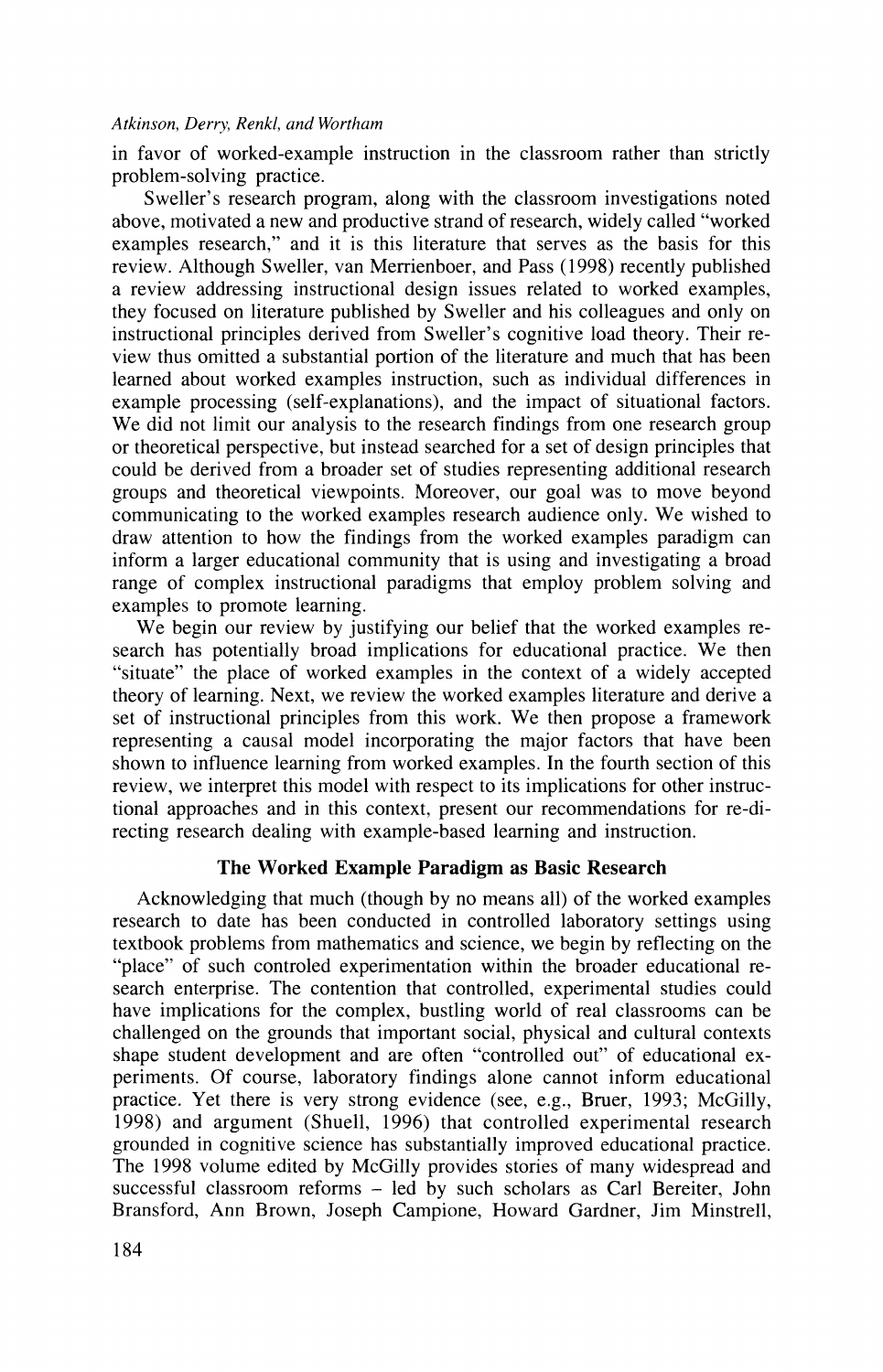**Marlene Scardamalia, Robert Sternberg, and others - that were founded on a laboratory-based cognitive science. Chapters describe how a process that involved the testing, in classroom settings, of fundamental ideas about learning and development drawn from basic cognitive research advanced knowledge about instructional practice. Reciprocal teaching (Palincsar & Brown, 1984) is a classic example of a cognitively-based instructional approach, first investigated in a controlled setting, that has been adopted widely and proven immensely successful classroom contexts.** 

**We hold that the explicit understanding of learning processes obtained through controlled experimentation, including laboratory experimentation, is an important part of the scientific knowledge base about teaching and learning, which, in turn has had a significant positive impact on instructional research and practice in classrooms. Transfer from laboratory to classroom is possible because, while there are many differences between laboratory and classroom environments, there are also many constants across settings in terms of students' basic neural and cognitive processing, as well as the structure of interventions and materials investigated. Similar arguments were made by Scribner (1984), who held that models for practical problem solving in working contexts could not be developed "without reiterative cycles of both laboratory and non-laboratory based studies" (p. 37). It is in this vein that we present the worked examples research as a cognitively-oriented experimental program that has produced findings of relevance and importance that should be communicated to the broader educational research audience.** 

## **Worked Examples and Acquisition of Cognitive Skills**

**The worked examples literature is particularly relevant to programs of instruction that seek to promote skills acquisition, a goal of many workplace training environments as well as instructional programs in domains such as music, chess, athletics, programming, and (arguably) basic mathematics. From this viewpoint, learning from worked examples is of major importance in initial stages of cognitive skills acquisition. What we mean by initial skills acquisition can be more precisely defined by referring to Anderson, Fincham, and Douglass (1997). These authors proposed a four-stage model within a wellknown cognitive theoretical framework called ACT-R and argue that skills acquisition involves four overlapping stages. In the first stage, learners solve problems by analogy, that is, they refer to known examples and try to relate them to the problem to be solved. In the second stage, learners develop abstract declarative rules, verbal knowledge that guides their problem solving. Only after longer practice do they move to the third stage, in which performance becomes smooth and rapid. When this stage is achieved, learners no longer have to follow their learned verbal rules, which is a slow process, but can deal with familiar problems or aspects of problems quickly and automatically, without using many attention resources. This is possible through practice-the verbal memory evolves to incorporate a different, procedural form of memory. In the fourth stage, learners who have practiced many different types of problems have many examples in mind. Hence they can often retrieve a solution quickly and directly from memory. The authors emphasize that these stages overlap in the sense that a specific learner's flexibility in using different methods, such as analogy or abstract rule, depends upon the familiarity of the specific problem at hand.**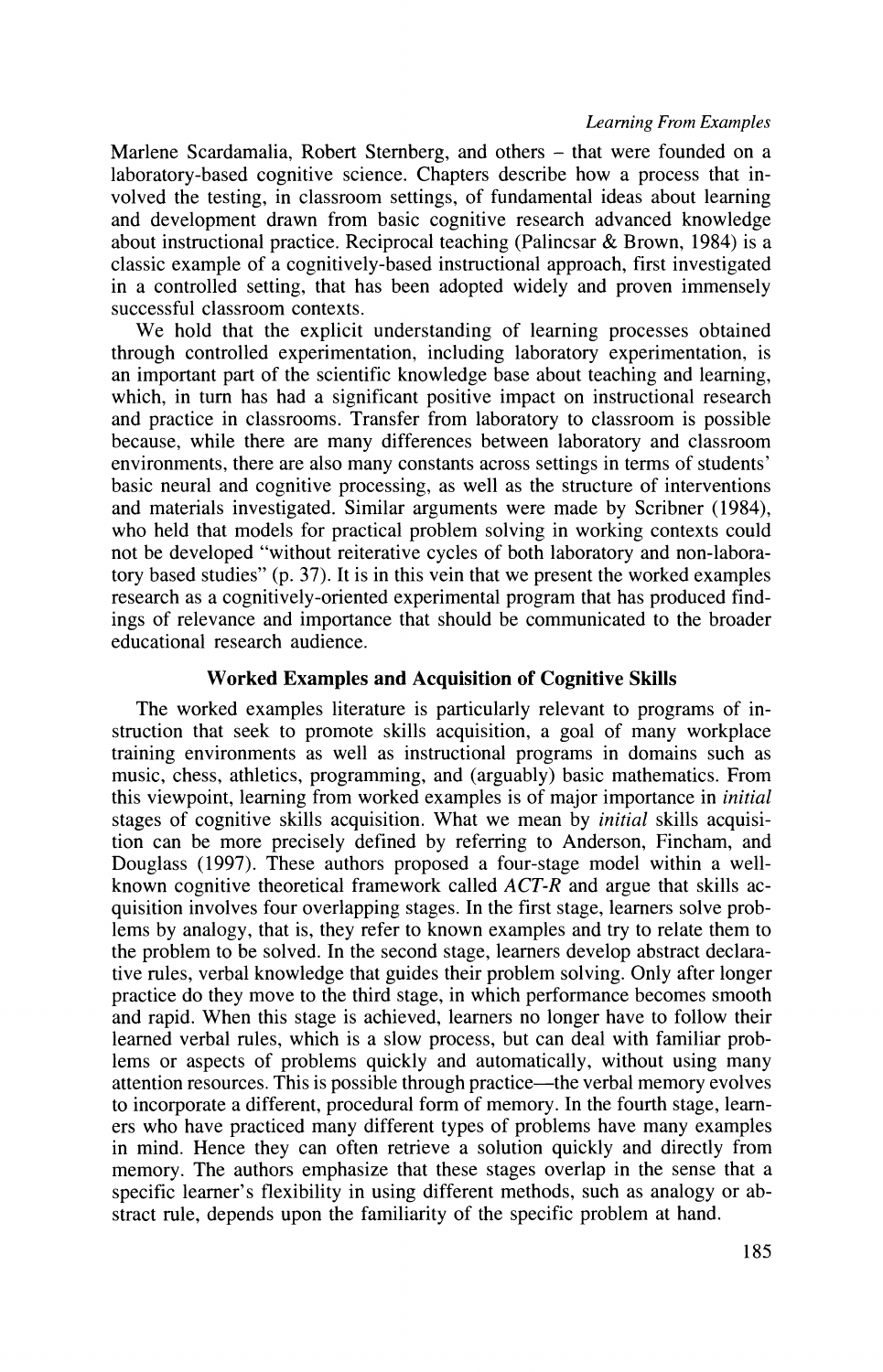**From the viewpoint of skills acquisition, then, the importance of studying examples relative to pure problem solving practice is very high when a student is in the first stage (analogy) or is beginning to enter the second stage (abstract rules of learning). Studying worked examples is not the preferred method when the instructional goal is to facilitate the attainment of the third stage, automatic performance, where problem solving practice is of critical importance. However, even after reaching the fourth stage, experts may study complex performance by other experts in order to learn stylistic techniques or fine-tune their own complex performances.** 

# **Teaching by Worked Example: Research and Instructional Principles**

**Although the early research demonstrated that worked examples were instructionally effective, our review suggests specific factors that moderate their effectiveness. These include (1) intra-example features, in other words, how the example is designed, particularly the way the example's solution is presented, (2) inter-example features, principally certain relationships among multiple examples and practice problems within a lesson, and (3) individual differences in example processing on the part of students, especially the way in which students "self-explain" the examples.** 

# **Intra-Example Features**

**Researchers (e.g., Catrambone, 1994b; Catrambone & Holyoak, 1990; Mwangi & Sweller, 1998; Ward & Sweller, 1990; Zhu & Simon, 1987) have suggested that the design or structure of worked examples plays a critical role in their effectiveness. In fact, Mwangi and Sweller (1998) suggest that "the structure of worked examples may substantially compromise the benefits derived from studying them" (p. 174). In particular, how to integrate the various components making up an example appears to be critical. Principles of integration can be derived from three sources, the first of which is work that examines the integration of diagrams and text. The second is work that investigates the simultaneous presentation of diagrams and aurally presented procedures. Finally, studies investigating the effects of subgoal labels within examples have led to important design principles. We cover each of these in turn.** 

## **Integrating Text and Diagrams**

**While worked examples can play a crucial role in guiding the learning process (Carroll, 1994; Cooper & Sweller, 1987; Paas & Van Merrienboer, 1994; Sweller & Cooper, 1985; Ward & Sweller, 1990; Zhu & Simon, 1987), Sweller and his colleagues (Mwangi & Sweller, 1998; Tarmizi & Sweller, 1988; Ward & Sweller, 1990) suspected that, because of their structure, some worked examples might burden the student's working memory. The imposition of a heavy cognitive load was thought to negate the benefits of studying worked examples. In particular, these authors focused on the cognitive load imposed on learners studying geometry worked examples, which required the learners to integrate the information from diagrammed problems with textual explanations referring to the same concepts. They proposed that instructional material requiring a student to split attention among multiple sources of information might impose a heavy cognitive load. Tramizi and Sweller (1988) labeled this phenomenon**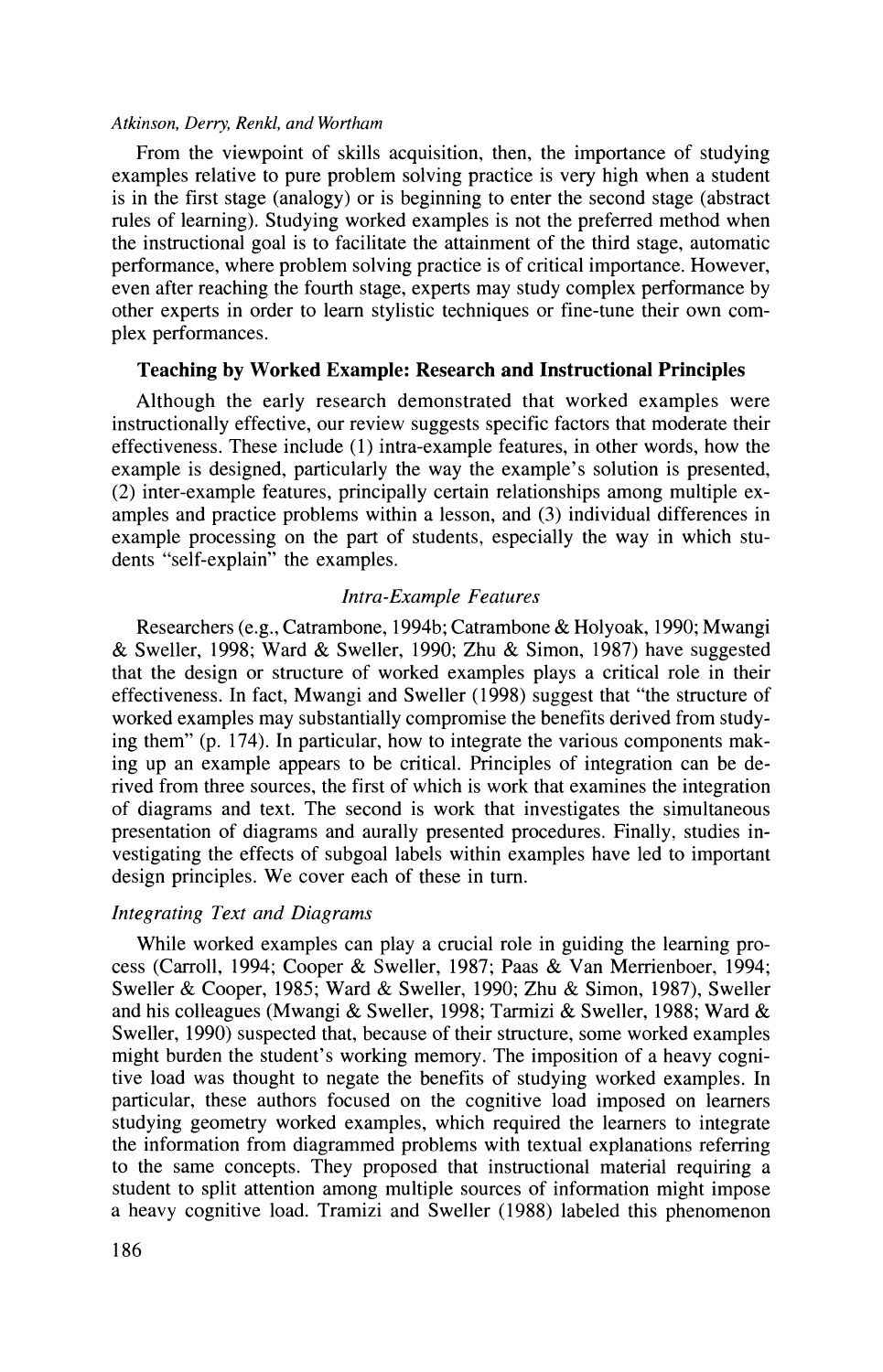**the split-attention effect and hypothesized that it interfered with the student's acquisition of schemas representing the basic domain concepts and principles that students should learn from examples.** 

**Tarmizi and Sweller (1988) further hypothesized that requiring students to split their attention between multiple sources of information during examplebased geometry instruction would decrease subsequent problem-solving performance, even for those students provided with worked examples. To examine this supposition, they assigned participants in one experiment (Experiment 3) of a multi-experiment study to a conventional problem solving condition (control); students in an experimental worked-example condition were asked to solve six pairs of problems, where the six pairs of problems were similar to those in the control condition but with one notable difference, that the first problem of each pair was worked for them. During the learning phase, students in both conditions were given a fixed period of time to study their respective conditionspecific material. The problems across both conditions involved two theorems from circle geometry and required the participants to process and integrate separately the problem statement, one or both of the theorems, and the problem diagram. In addition to looking for performance differences between the two conditions on a three-item posttest, such as time to solution and problem-solving strategy used, the authors also measured certain factors during the learning phase, such as the number of problems processed, as well as the number of errors and the time to solution on practice problems.** 

**Results of this experiment supported Tarmizi and Sweller's (1988) hypothesis that requiring students to integrate multiple sources of information in instruction would be ineffective, even when presented in a worked-out format. In contrast to the earlier studies, which detected a clear advantage for the worked example format (Cooper & Sweller, 1987; Sweller & Cooper, 1985), they found in this case no significant differences in favor of worked examples on any of the measures. Instead, they found a difference in favor of conventional problem solving on time-to-solution on the posttest. They concluded that the "guidance provided by worked examples not only failed to facilitate subsequent performance, it actually retarded learning" (Tarmizi & Sweller, 1988, p. 431). In sum, Tarmizi and Sweller found that the split-attention format, at least in the materials they tested, reliably reduced the advantage of worked examples compared to conventional problem-solving practice.** 

**Following their discovery of the split-attention effect, Tarmizi and Sweller (1988) proposed that the "presentation of geometry worked examples in a format reducing the multiple sources of information should increase the facilitatory effect of the material" (p. 425). Examining this hypothesis in Experiments 4 and 5, they questioned whether presenting students with worked examples that integrate the diagrammatic problem representations and the textual explanations relevant to the diagram-thus alleviating the burden of the split-attention effect-was more effective than more conventional problem solving. Relying on essentially the same experimental design as in Experiment 3, the authors found that simply restructuring the worked example by integrating verbal explanations into a diagram enhanced learning in comparison to conventional problem solving and split-source worked examples. Tarmizi and Sweller concluded, "Worked examples that require students to attend to multiple sources of**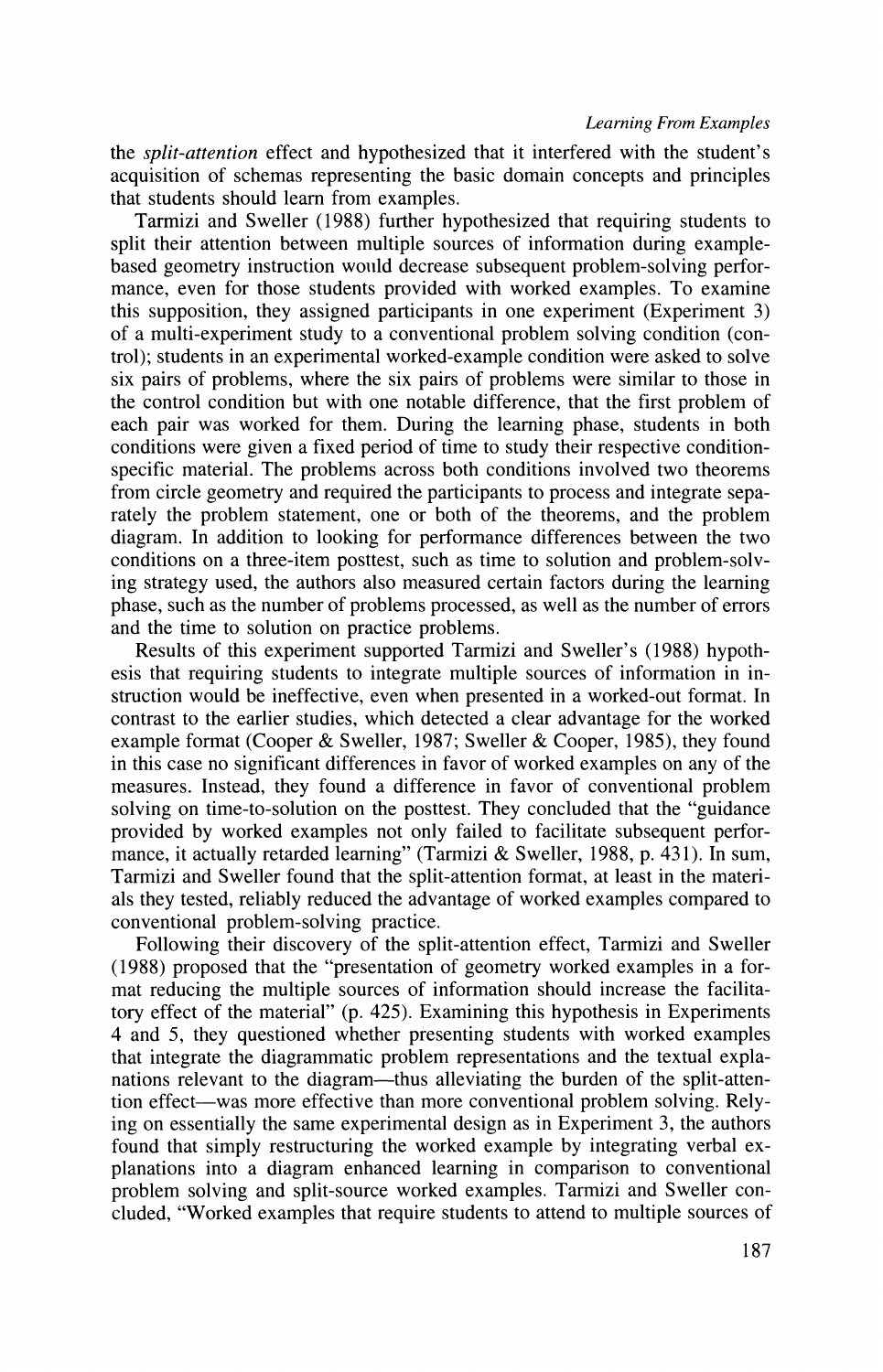**information which then must be mentally integrated are cognitively demanding and interfere with, rather than facilitate, learning" (p. 435). The solution to the split-attention effect that they proposed is to integrate textual explanations into the accompanying auxiliary representation wherever possible.** 

**In a subsequent study, Ward and Sweller (1990) examined the impact of the split-attention effect, but with two slight modifications in the former study's design: They examined it under traditional classroom conditions and within the domain of physics. Making these modifications, they essentially replicated the findings of Tarmizi and Sweller (1988). In three long-term experiments conducted with students in a high school physics programs, they found that the split-attention effect was manifested when students were presented with worked examples in homework that required them simultaneously to attend to multiple sources of information related to geometric optics problems. But they found, as did Tarmizi and Sweller (1988), that simply reformatting the examples to integrate verbal explanations, such as the description of problem subgoals, enhances learning.** 

# **Integrating Aural and Visual Information**

**If integrating the visual elements in an example facilitates understanding, might integrating aural and visual presentation of material boost problem-solving performance and facilitate problem solving as well? In a recent study, Mousavi, Low, and Sweller (1995) addressed this question in a series of experiments by examining whether split attention might be mitigated by presenting geometry problem and proof statements in auditory, rather than visual, form. Although each experiment described in their study involved a slightly different manipulation of worked-example instruction itself, the various experiments shared a common design. First, during each experiment, the participants proceeded through a learning phase, where they were presented with two pairs of items, each consisting of a worked example and a similar practice problem. During this learning phase, the average time spent studying the examples and solving the practice problems, as well as the number of participants who were unable to solve each problem (i.e., nonsolvers), were recorded. This phase was followed by a four-item posttest, which consisted of two problems similar to the problems from the learning phase and a pair of transfer problems that required the participants to apply their knowledge in a novel way. As the participants solved the various posttest items, the average time spent solving each of the problems (i.e., posttest processing time) and the number of nonsolvers was noted in each experiment.** 

**In Experiments 1 and 2, Mousavi et al. (1995) compared the effectiveness of three differently formatted worked examples: (1) visual-visual, where a geometry diagram and its associated statements (i.e., problem and proof) were both presented visually; (2) visual-auditory, where a diagram was presented visually and its associated statements aurally; and (3) simultaneous, where a diagram was presented visually and its associated statements were presented both visually and aurally. They found modest evidence that the mixed-mode formats (both visual-auditory and simultaneous) were superior to the more conventional single-mode format (visual-visual), since the students in the mixed-mode condition spent less time solving the test problems than their single-mode**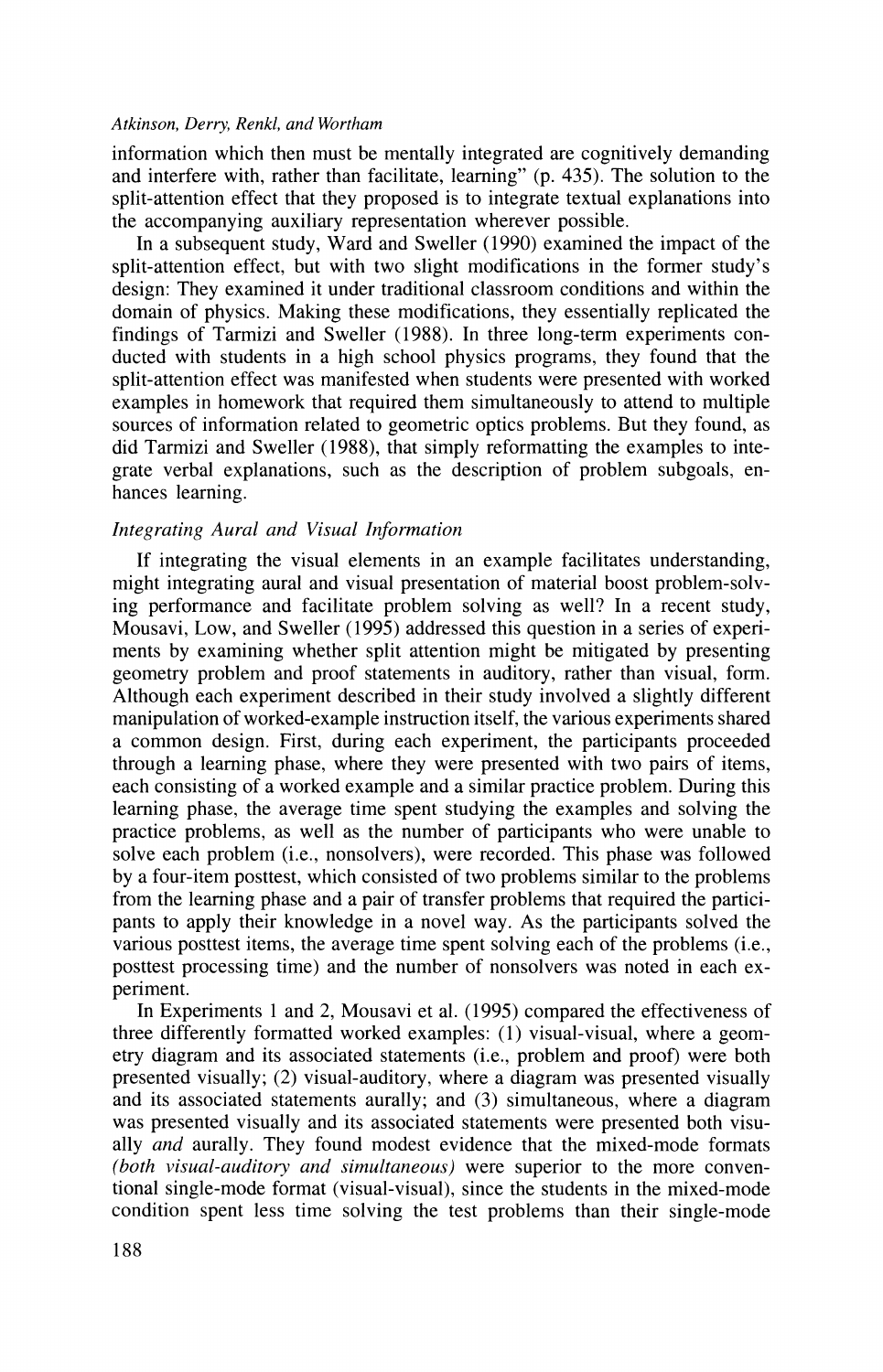# **Learning From Examples**

**counterparts, even when the time spent studying the conditions was controlled. In Experiments 3 and 4, the visual-visual and visual-auditory formats were again used, but this time the diagram and problem statements were presented either simultaneously, as in Experiment 1 and 2, or sequentially. Across these two experiments, once again, the authors found that, irrespective of the presentation format, the processing time of the participants exposed to the mixed-mode examples was superior to that of their counterparts using single-mode examples, even when the study time was equalized across the mixed-mode and single**mode examples. In sum, the authors showed that learning-as demonstrated by **the efficiency of subsequent problem-solving performance-was consistently enhanced by the dual-presentation mode. It is also worth noting that additional support for incorporating a dual-presentation mode into instructional material can be found in the research conducted by Mayer and his colleges (Mayer, 1997; Mayer, Moreno, Boire, & Vagge, 1999) on multimedia learning. In a series of studies, they have consistently found that a mixed-mode presentation format facilitates learning in scientific context.** 

**Still, a caveat remains. A recent study by Jeung, Chandler, and Sweller (1997) found that under certain "high visual" conditions, structuring a worked example to include both visual and verbal modes did not represent an improvement over a visual-only worked example. The authors suspected that presenting visually complex geometry examples with auditory procedures required the learner to devote a significant portion of working memory to locating the portion of the geometry diagram to which the auditory statements referred. Jeung et al. tested this supposition, in part, by adopting two of the conditions from the Mousavi et al. (1995) study, the visual-visual condition and audio-visual condition. They also created a third condition by adapting the audio-visual condition to include a visual indicator that directed the learner's attention to the part of the diagram to which the audio-consisting of problem statements and proofswas referring (audio-visual-flashing group). Students in the three conditions were exposed to a set of instructional materials (i.e., two example-practice problem pairs), with half of the students in each group being assigned high-search material and the other half low-search material. The complexity of the search depended upon the manner in which the geometry diagrams were labeled in the two examples, with the high-search material using twice as many labels as the low-search material to convey the same information. As Jeung et al. (1997) had predicted, although participants in the audio-visual condition solved several of the problems on the four-item posttest faster than their visual-visual counterparts when encountering low-search material, there was little or no effect for presenting information in dual modes under high-visual search conditions. However, the situation changed when a visual cue, such as a flashing highlight, linked auditory procedures to the relevant part of the complex geometry diagram. That is, the students presented with the set of audio-visual flashing examples outperformed their peers in the other two conditions. According to Jeung et al. (1997), simply adding electronic flashing to a dual-mode example can lead to enhanced learning, even under high-search conditions, by encouraging the learner to devote cognitive resources to understanding the example, as opposed to dedicating them to search and recognition.**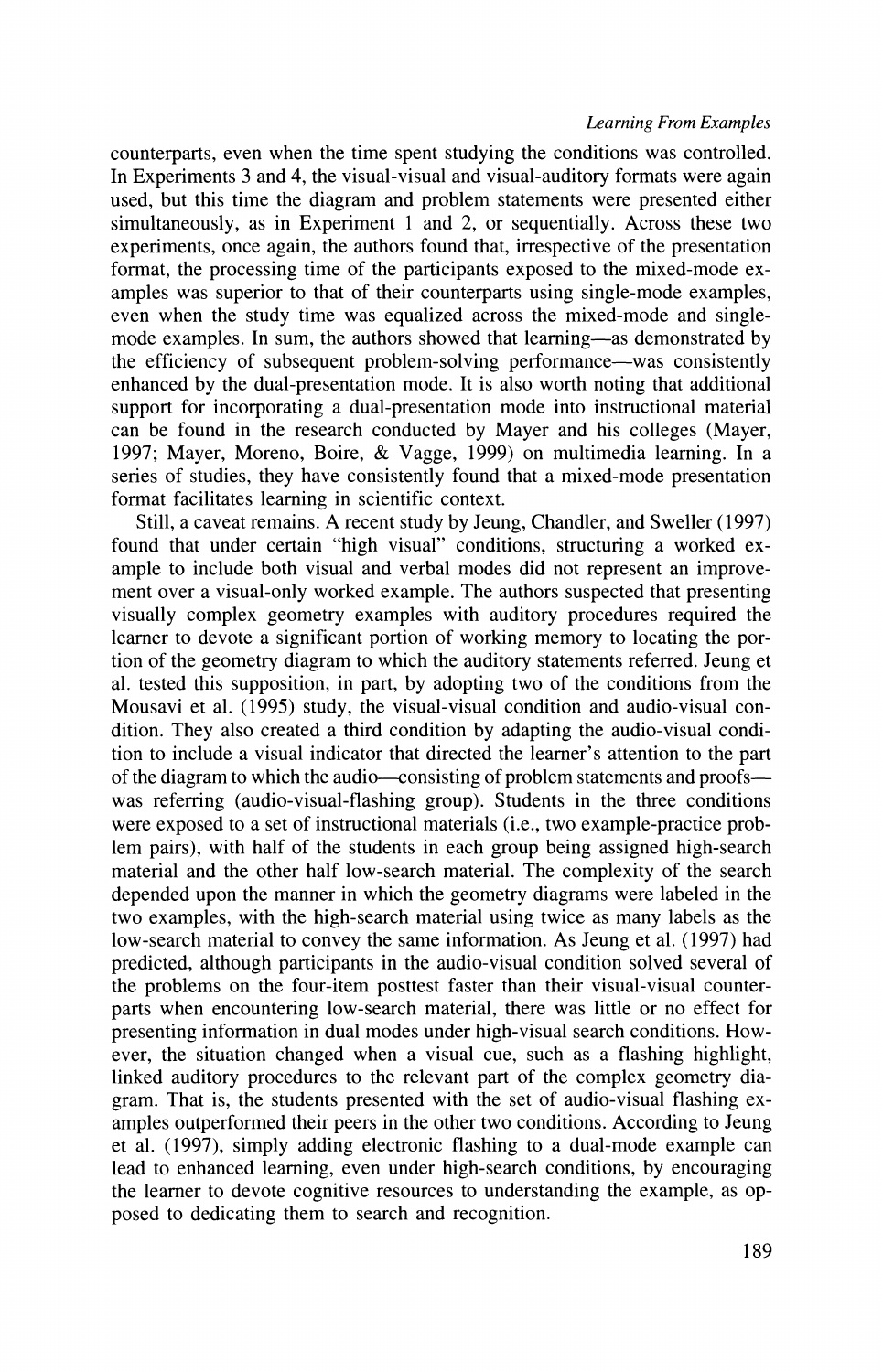# **Integrating Steps and Subgoals**

**Over the past few years, Catrambone (1994a, 1994b, 1995a, 1995b, 1996, in press; Catrambone & Holyoak, 1990) has carefully examined the way in which another instructional design enhancement, the structuring of examples to emphasize conceptually meaningful chunks of a problem's solution or subgoals, impacts learning. He has proposed that formatting an example's solution to accentuate its subgoals, by either affixing a label to them or simply visually isolating them, can assist a learner in actively inducing the example's underlying goal structure, which can guide a learner to discovering useful generalizations. Catrambone suggests that these structural cues enhance learning by encouraging learners to determine first the goal or function of the subgoals and then to explain to themselves why a series of steps are grouped together. This cognitive activity presumably helps promote induction of deeper structure representing domain principles, or schemas.** 

**In his first study dedicated to examining the effectiveness of salient subgoals in worked examples, Catrambone and Holyoak (1990) asked college students to learn the Poisson distribution under two conditions: (1) highlighted, where the subgoals on four worked examples were made salient with annotations, or (2) not highlighted, where the same four examples were used, but without the subgoal-oriented annotations. The authors looked for differences between the two conditions in a six-item transfer posttest, which contained two problems similar to the worked examples and four problems that were not, but that could only be solved by making adaptations to the subgoals found in the examples. Thus, the last four items were novel problems that required the learners to formulate solutions that were distinct from those demonstrated in the training examples. Although the participants in both conditions performed comparably on all of the similar items as well as on most of the novel items, the participants in the highlighted condition outperformed their peers in the non-highlighted condition on one novel transfer item. The authors concluded that the "use of annotations in examples to highlight subgoals and methods seem to increase the likelihood that a learner will modify an old method rather than apply it without adaptation" (Catrambone & Holyoak, 1990, p. 600).** 

**Across a series of subsequent studies involving a variety of transfer tasks, Catrambone (1994b, 1995a, 1995b, 1996, 1998; Catrambone & Holyoak, 1990) consistently documented that learners exposed to examples that emphasize subgoals outperformed peers presented with traditionally formatted examples. In particular, he documented the efficacy of two techniques designed to accentuate an example's discrete subgoals: labels and the visual separation of steps. Although a label may consist of a verbal specification of the subgoal to which it is attached, Catrambone (1994a, 1995b, 1996) found that it is the presence of a label, not necessarily its semantic content, that influences subgoal formation. He asserted that labels serve to chunk a set of steps together and that it is this function that encourages a learner to explain why the steps are grouped together. Moreover, Catrambone (1994b, 1995a) found that visually separating steps, by segmenting the problem's solution steps to reflect its subgoals and placing each unlabeled group of steps on separate lines, was just as effective in subgoal learning as explicitly labeling steps. In sum, Catrambone has convinc-**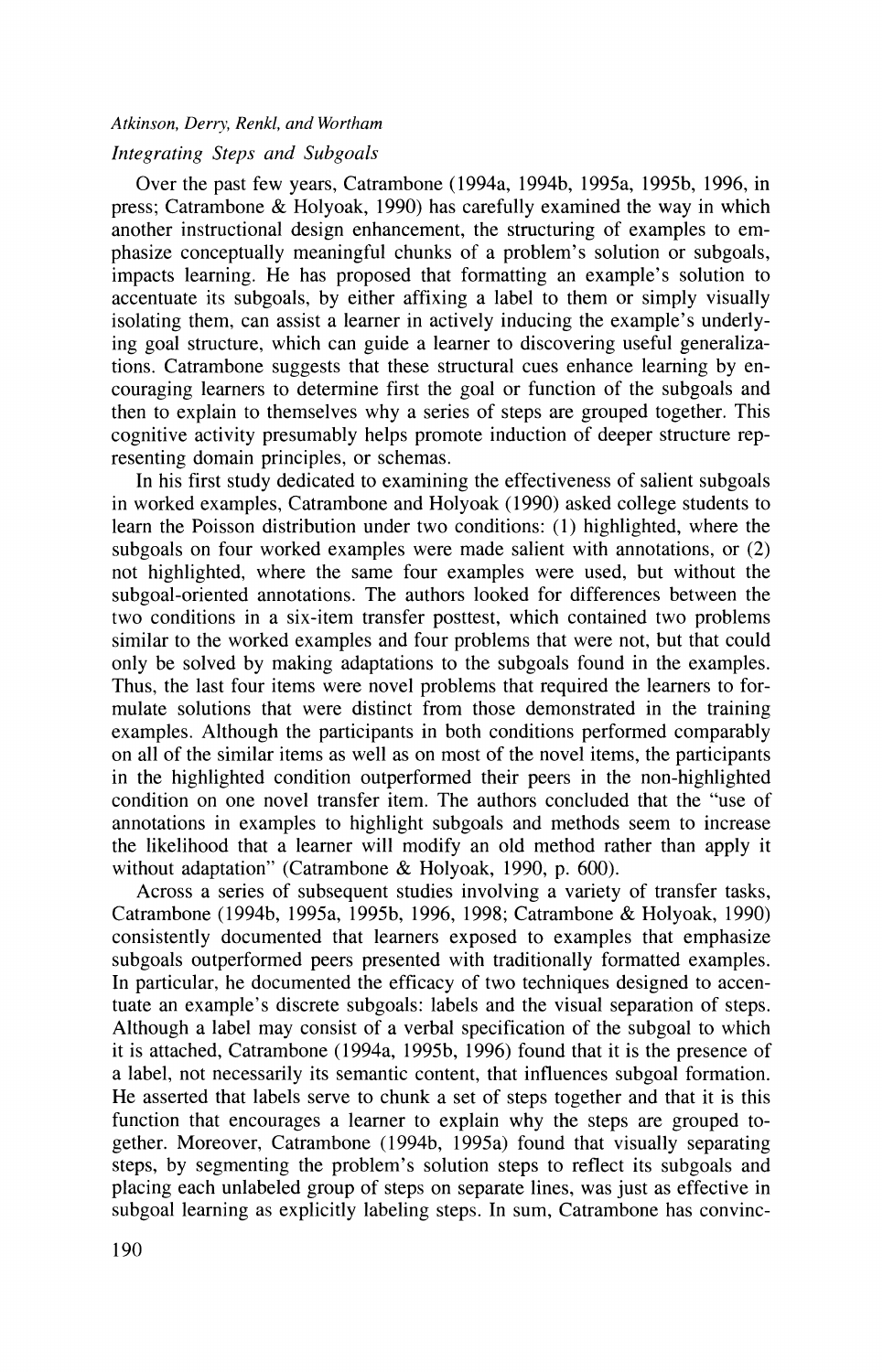**ingly demonstrated that structuring worked examples so they include cues designed to highlight meaningful chunks of information reflecting a problem's underlying conceptual meaning can enhance a learner's ability to learn from them and can help learners to be more successful solving novel problems.** 

## **Summary: Intra-Example Features**

**A number of principles can be derived from research on how to design and structure instructional examples. First, examples should be constructed to maxi**mally integrate all sources of information—including diagrams, text, and aural **presentation-into one unified presentation, since splitting students' attention across multiple, non-integrated informational sources may cause cognitive overload and impair learning. However, when an example display is complex, which occurs when an example references a complex diagram, simultaneous aural explanation must be accompanied by a method for explicitly directing students' attention to pertinent parts of the example as it is being described or discussed. Otherwise students will expend too much effort trying to locate those parts of the example that the aural presentation is referencing, which creates cognitive overload. In addition, because subgoal tasks within complex problems typically represent important conceptual ideas that students need to learn, instructional effectiveness is enhanced when examples clearly demarcate a problem's subgoal structure, either by labeling each step or by visually isolating steps in an example display.** 

# **Inter-Example Features: Lesson Design**

**In addition to issues regarding the design of worked examples, we must consider how the examples are sequenced and arranged during instruction. As Bruner (1966) and Glaser (1976) suggested, the sequence used in presenting instructional material is as important as the structure of that material. Research on the use of examples in lesson design has focused on several issues, including (1) the number of examples to present during instruction, (2) how and whether examples should be varied within a lesson, (3) how themes or "surface stories" might be varied to instructional advantage, and (4) how practice and examples should be intermingled.** 

# **Multiple Examples**

**Most educators conducting research on worked examples or, peripherally, on analogical reasoning, claim that multiple examples or analogues are necessary when students are asked to learn complex concepts during instruction (e.g., Cooper & Sweller, 1987; Gick & Holyoak, 1983; Reed, 1993; Spiro, Feltovich, Coulson, & Anderson, 1989; Sweller & Cooper, 1985). The first empirical examination of this issue, however, can be found in a study conducted by Reed and Bolstad (1991), in which the authors set out to test directly whether a single example alone can facilitate learning, or whether it is first necessary to provide at least two examples.** 

**In an effort to address this question, Reed and Bolstad (1991) assigned college students the task of mastering word problems that involved workers operating at different rates, which required the use of the following equation: (Rate, x**   $Time<sub>1</sub> + (Rate<sub>2</sub> x Time<sub>2</sub>) = Tasks Completed. The students were assigned to one$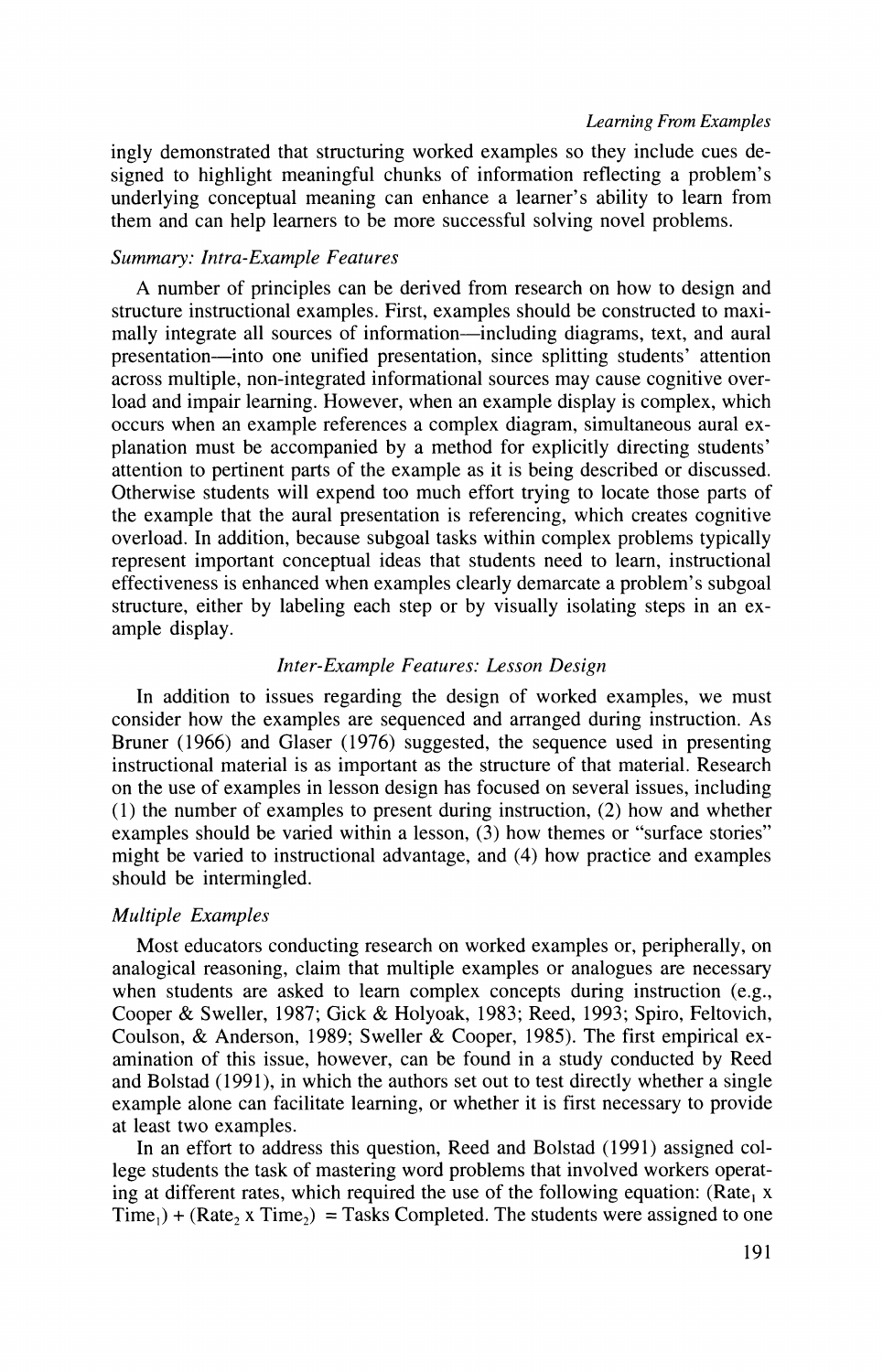**of six conditions, where the participants were presented with either (1) a simple example, which provided a basic illustration of how to employ the equation necessary for solving work problems, (2) a complex example, which made it necessary in some areas to transform the elements of the problem (rate, time, and task) before the equation could be properly employed, (3) a set of procedures, which described the fundamental steps necessary for solving work problems in general, (4) a simple example, plus procedures, (5) a complex example, plus procedures, or (6) both a simple example and complex example. Following instruction, the students were provided with eight test problems that differed from the simple example in terms of the number of transformations, ranging from zero to three, depending on whether any or all of the rate, time, or task elements of the problem needed to be changed before the problem could be solved using the work equation.** 

**As Reed and Bolstad (1991) predicted, those students provided with both simple and complex examples outperformed all others on the entire posttest, including those with a single example, as well as those provided with an example plus procedures. They contended that this result indicates that two examples can facilitate learning better than a single example, even when the single example is coupled with the presentation of a set of procedures relevant to the problem at hand. In fact, the authors found that it was not necessary to provide an example for each possible test problem despite the fact that several of the test problems differed structurally from the examples in one or more ways. According to Reed and Bolstad, this implied that students were able to use information flexibly from the simple and complex examples to solve the transfer problems.** 

# **Effects of Varying Problem Types Within Lessons**

**How does the variability of problems within a lesson affect learning? Paas and Van Merrienboer (1994) examined this question in the context of teaching secondary technical school students problem solving in geometry. On the one hand, increasing the variability within a lesson makes sense, if acquisition of robust problem-solving schemas depends upon understanding the range of conditions under which solution procedures may be effectively applied. On the other hand, increased variability in example design may increase cognitive demand, which interferes with learning. The authors expected that problem designs that failed to limit cognitive load could yield worse performance than those that effectively limited load. Thus, the authors predicted that workedexample instruction would lead to better problem-solving performance than practice problems, a prediction consistent with the literature. They further predicted an interaction between lesson variability and type of instruction, in other words, that students using worked examples with variable problem subtypes would outperform students learning from equally variable conventional problem-solving formats, but not using worked examples.** 

**Paas and Van Merrienboer's (1994) study utilized four groups: low-variability/practice, high-variability/practice, low-variability/example, and high-variability/example. Students in all four groups received general instruction in topics such as determining line length in two-dimensional space and plotting coordinates, given line-length. This general instruction was followed by either problem-solving practice or worked-example instruction, depending upon the**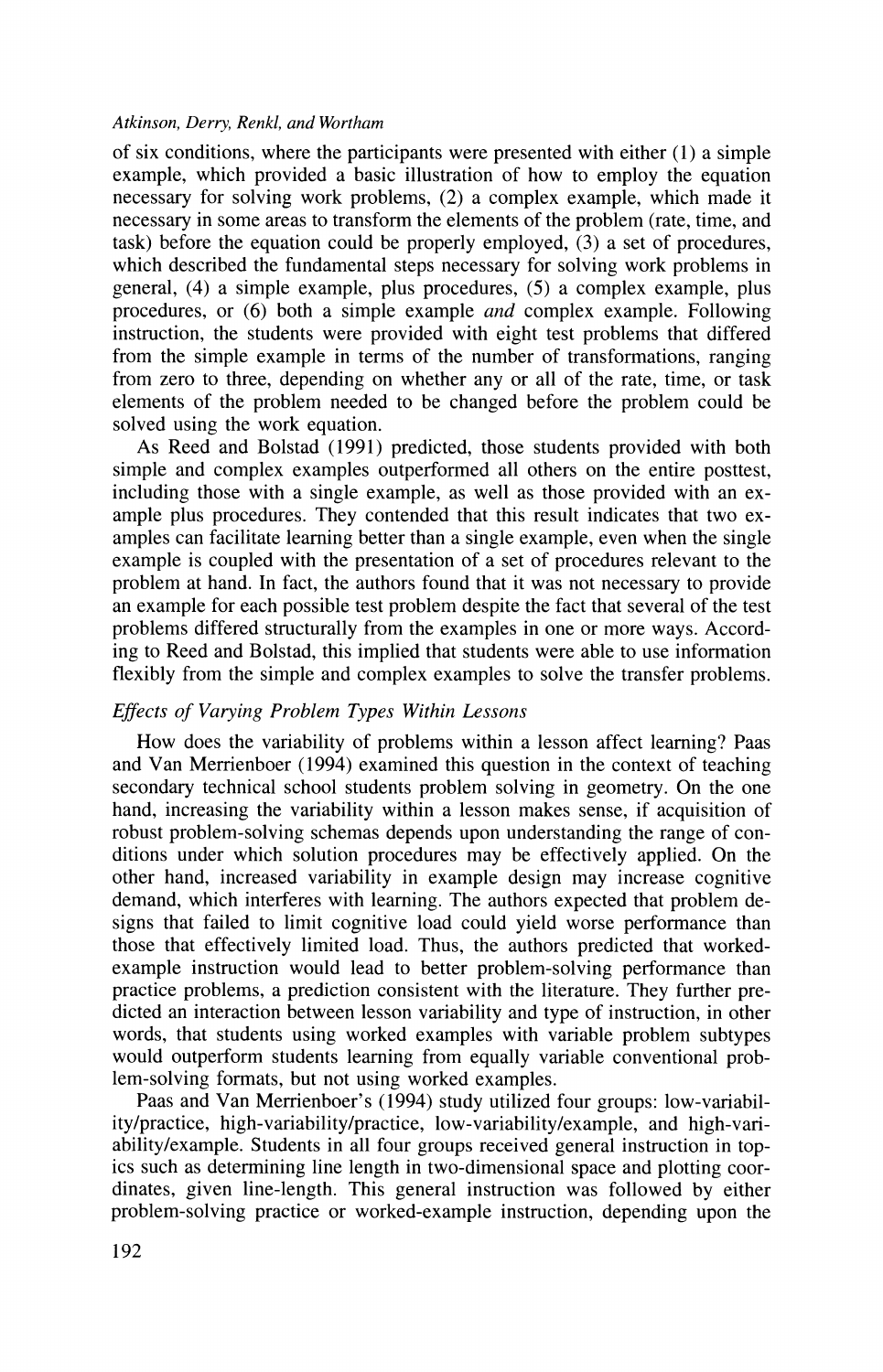**Learning From Examples** 

**group. The students studied six problems and their solutions (i.e., worked examples) in the two worked-example conditions; those in the two practice conditions were asked to solve the six problems. Those students in the two highvariability conditions received two different problem subtypes; one involved line-length determination, the other coordinate plotting. Students in the lowvariability condition received only the former.** 

**Paas and Van Merrienboer (1994) assessed the students' transfer performance for the four conditions using a six-item posttest that required students to combine various meaningful chunks (previously learned subgoals) in novel ways. They found a main effect for example-based instruction on this measure. Consistent with their prediction, they also found an interaction: Students in the worked-example condition benefited more from lesson variability than students in the practice condition. Furthermore, there was no main effect for variability, suggesting that it is not a universal good. The results of this study suggested that variability produces transfer benefits, but only in combination with instruction designed to minimize cognitive load, such as worked-example instruction.** 

# **Variability in Surface Stories**

**Now imagine that one wants to teach students how to discriminate between two or more types of problems and solve each correctly. Should examples be designed with surface stories that vary for similar problem types? Presumably, this would lead students to learn that surface features are not the most reliable method for categorizing problems. Or should examples rely on the same surface story within a problem type to emphasize similarity? Ross (1989) noted that "novices are likely to include superficial aspects of the task in their probes (and their memory), so both structural and superficial aspects of the task may influence what is retrieved" (p. 441). In other words, research indicates that novices tend to pay too much attention to problem context and too little attention to problems' deeper conceptual structures. Based on this research, Ross suggested that one possible way to design a lesson would be to make problems within the same type superficially similar. For example, in a lesson on proportional reasoning, all mixture type problems could be presented with examples about making lemonade, while all measurement conversion problems could be presented with examples about building a deck. Ross presumed that this superficial similarity among problems of similar structure would assist learners in categorizing the problem types and, in turn, applying the appropriate method in solving the problems. He went on to say that "as learners become more able and confident, they could be weaned away from their reliance on superficial similarities until they are able to categorize the problems by structural aspects only" (p. 464).** 

**Quilici and Mayer (1996) investigated this approach by developing two example sets for teaching statistical concepts, one that emphasized surface features and one that emphasized structure. In the example set that emphasized surface, the very similar surface story was used for each problem of a given problem type; in the example that emphasized structure, a different surface story was used for each problem of a given problem type. According to the authors, putting emphasis on structure requires "arranging example problems so that (a) each problem type is exemplified by a battery of different cover stories that differ from one another, and (b) the same battery of cover stories is used**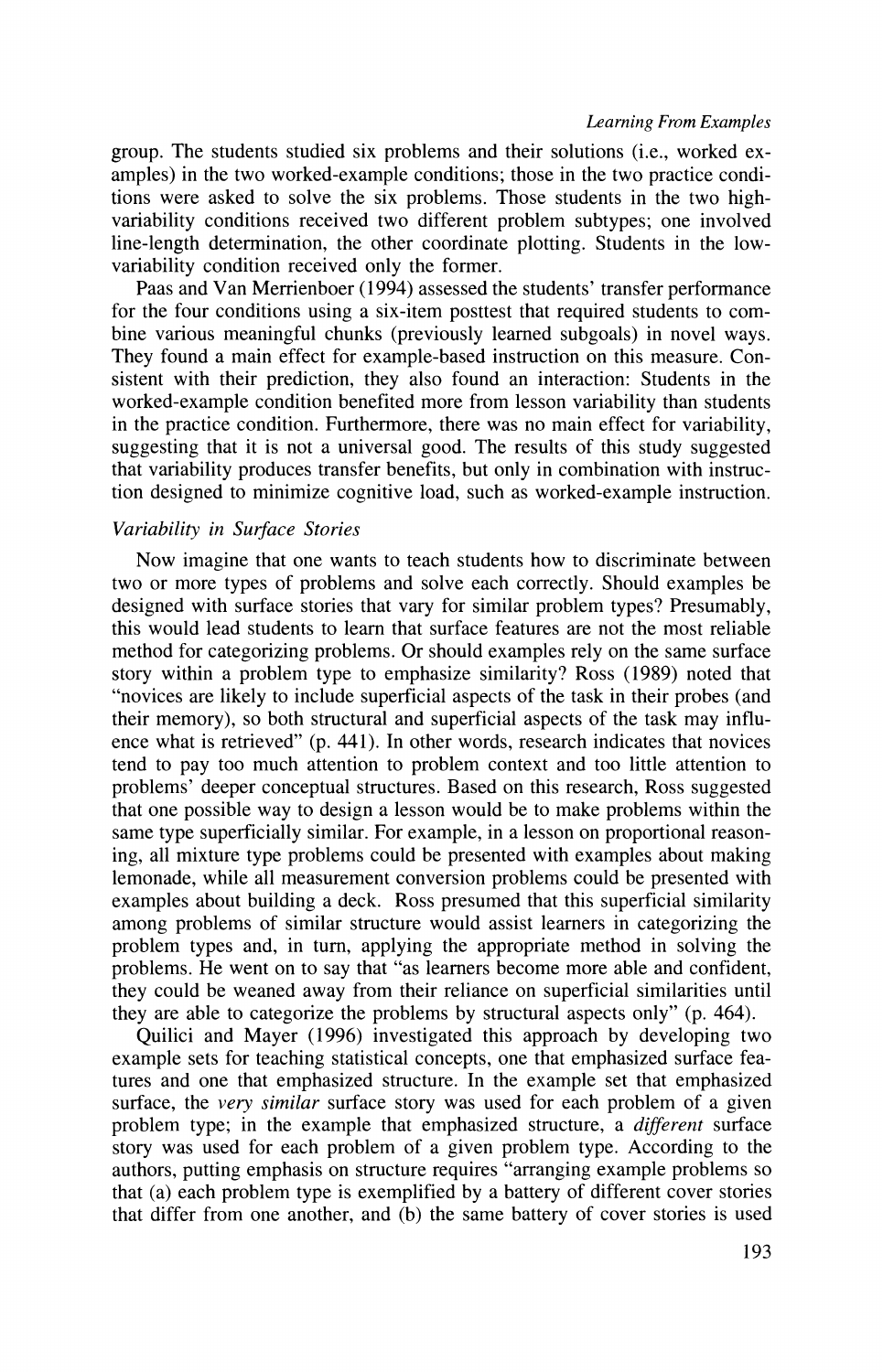**across the problem types" (Quilici & Mayer, 1996, p. 157). Participants were randomly assigned to a structure-emphasizing example, a surface-emphasizing example, or a no-example condition. Whereas the no-example participants were not provided any instructional material, the students in the structure- and surface-emphasizing examples were asked to study material about three types of statistical problems (e.g., t test, chi-square, and correlation) that consisted of either three structure- or surface-emphasizing examples, respectively, to depict each problem type. The authors used a sort task as the dependent measure, which they found useful for evaluating the degree to which students developed organizing schemas for a set of problems. As predicted, they found that the students in the structure-emphasizing condition sorted by structure more often than their counterparts in the surface emphasizing and the no-example conditions, which did not differ significantly from each other.** 

**In an effort to extend this finding beyond a sort task, Quilici and Mayer (1996) followed up this experiment with one that provided students with condition-appropriate material to learn just two problem types (e.g., t test and correlation). Participating students completed two sessions. In each, they studied a set of two examples and accompanying solutions, followed by two practice problems to solve. After instruction, the students were required to take a posttest consisting of four problems, two from each problem type. The participants' ability to select the correct statistical test to apply to each of the problems served as the primary dependent measure. The authors found that the participants in the structure-emphasizing condition correctly selected the appropriate test statistically more frequently than their peers in the surface-emphasizing condition. According to the authors, this result indicated that the participants exposed to the structure-emphasizing examples were less reliant on the surface features of problems and more reliant on their structural features during categorization than their counterparts who were presented with surface-emphasizing examples. Based on the findings across their experiments, Quilici and Mayer concluded that "structure-emphasizing techniques are effective because they demonstrate to students that a reliance on surface features does not work" (p. 157).** 

# **Example-Problem Pairs**

**In classrooms, problem-solving lessons in physics, as in other sciences and in mathematics, typically include both worked examples and practice problems for students to solve. Indeed, research suggests that some students rely heavily on examples during problem solving (Chi, Bassok, Lewis, Reimann, & Glaser, 1989). As a result, examples and practice problems are often explicitly paired, and experimental tests have often followed this paradigm (Cooper & Sweller, 1987; Sweller & Cooper, 1985; Ward & Sweller, 1990). Following Bruner's (1966) and Glaser's (1976) call for future research on instructional sequencing, one may question this design assumption, even if it makes intuitive sense. Should examples and practice be paired?** 

**In a recent study, Trafton and Reiser (1993) tested the pairing of examples and practice, using a set of practice and example problems created from a LISP programming curriculum. The authors designed two treatments, alternating and blocked: Participants in the alternating condition were exposed to six example-**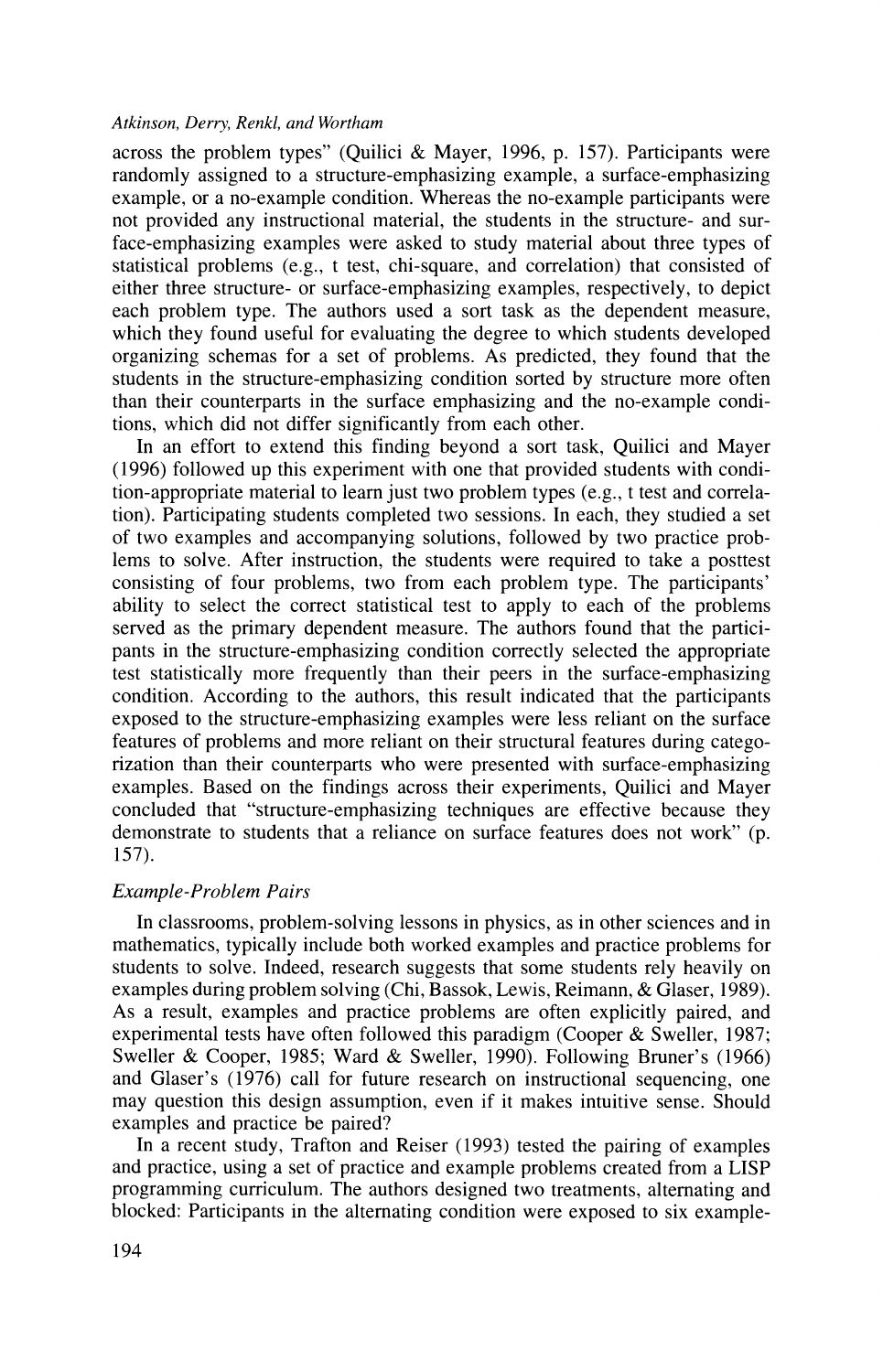**practice problem pairs, where each example was followed directly by a comparable, but not identical (i.e., each had a different cover story), practice problem (e.g., Example 1, Practice 1, Example 2, Practice 2, ... Example 6, Practice 6), whereas participants in the blocked condition were exposed to the entire set of six examples, followed by the entire set of six practice problems (e.g., Example 1, Example 2, ... Example 6, Practice 1, Practice 2, ... Practice 6). Although the items within each example-practice problem pair were similar, each of the six pairs was designed to be conceptually distinct from the rest. The authors included two dependent measures: time to solution and accuracy of solution on three near-transfer problems. Trafton and Reiser found that, as predicted, participants in the alternating-example condition took less time and produced more accurate solutions on the transfer posttest than their counterparts in the blockedexample condition. These findings were viewed as consistent with a knowledge-compilation model of learning, which suggests that examples must be available in memory during problem solving. This differs from an examplegeneralization model, which stipulates that problem-solving rules are acquired while studying examples. Based on these findings, the authors asserted that "the most efficient way to present material to acquire a skill is to present an example, then a similar problem to solve immediately following" (Trafton & Reiser, 1993, p. 1022).** 

# **Summary: Inter-Example Lesson Design**

**The conclusions from the research on inter-example variability in workedexample lesson design can be summarized briefly: First, transfer is enhanced when there are at least two examples presented for each type of problem taught. Second, varying problem sub-types within an instructional sequence is beneficial, but only if that lesson is designed using worked examples or another format that minimizes cognitive load. Third, lessons involving multiple problem types should be written so that each problem type is represented by examples with a finite set of different cover stories and that this same set of cover stories should be used across the various problem types. Finally, lessons that pair each worked example with a practice problem and intersperse examples throughout practice will produce better outcomes than lessons in which a blocked series of examples is followed by a blocked series of practice problems.** 

# **Interacting with the Learning Environment: Explanation Effects**

**Whereas the two previous sections dealt exclusively with factors of example and lesson design, we now examine the ways in which examples are used by the problem solver, particularly the practice of explaining examples to one's self and to others. Early research examining the effectiveness of worked examples (e.g., Sweller & Cooper, 1985; Tarmizi & Sweller, 1988) tacitly assumed that there were no individual differences in example processing style, thereby discounting the possibility that some individuals may naturally employ more or less effective methods of studying worked examples. Recently, a number of studies have found that, in fact, individuals do differ in how they approach and learn from examples (Chi, in press; Chi et al., 1989; Chi & Bassok, 1989; Chi & VanLehn, 1991; Pirolli & Recker, 1994; Renkl, 1997b; VanLehn & Jones, 1993a, 1993b).**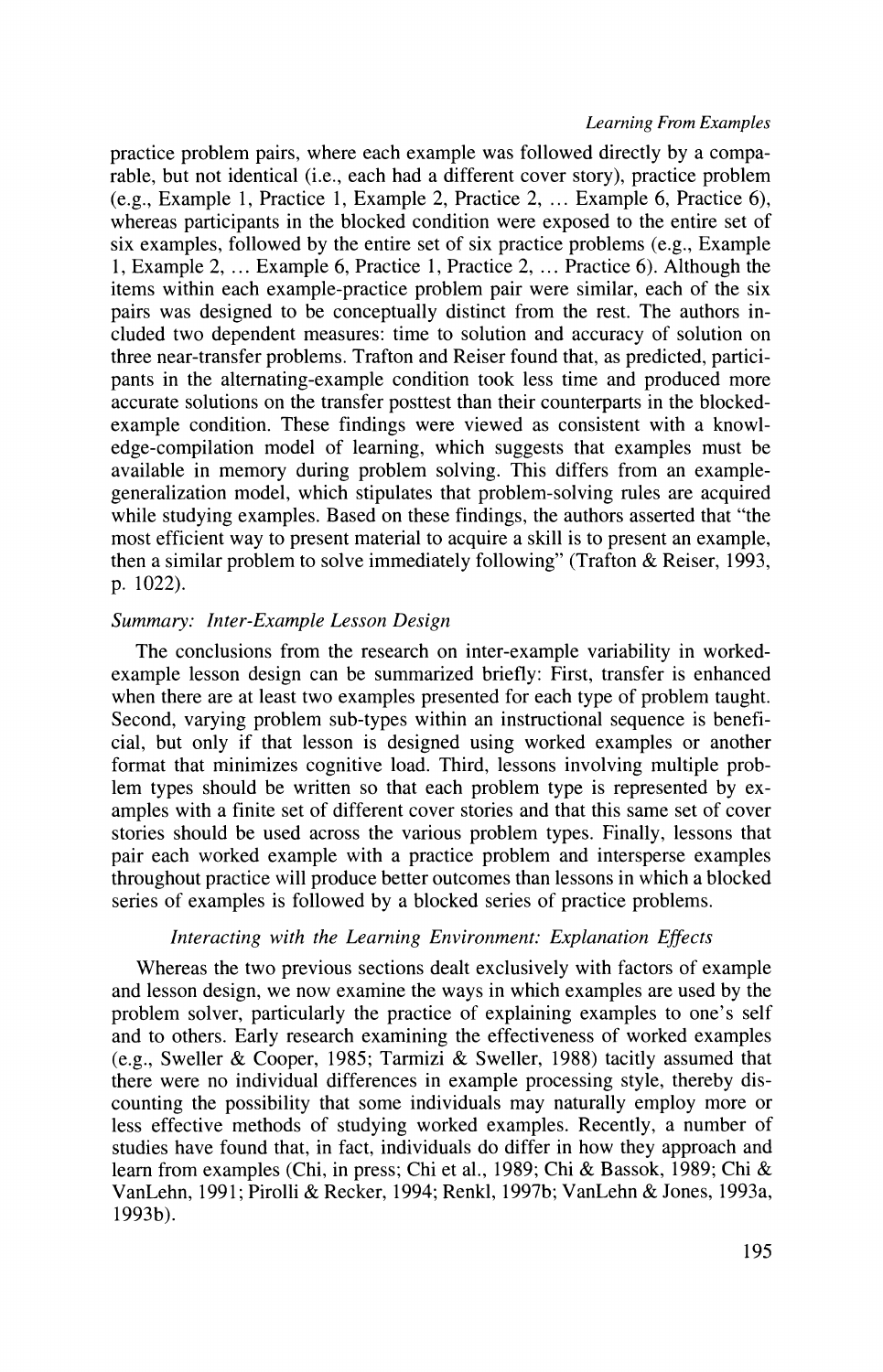**Chi and her colleagues (Chi et al., 1989) conducted the initial, and most influential, study to date on how individuals differ in their example processing and how this ultimately affects learning. Their research examined the way in which physics-naive college students used worked examples while attempting to master an elementary physics lesson. Although students were very dependent on worked examples while studying, Chi and her colleagues noted that they often failed to fully understand the problem-solving model illustrated by the examples. As a result, students were unable to generalize from the examples to problems that differed slightly from the examples themselves (e.g., Sweller & Cooper, 1985). Chi et al. proposed that this lack of understanding on the part of some learners might stem from the incompleteness of the examples. In particular, they suggested that some students are unable to process an unexplained example effectively. Since, according to their analyses, most examples contain insufficiently explained solution steps, they suggested that the burden of explaining the rationale of poorly elaborated solution steps falls on the learner and that some learners might be better than others at providing the missing explanations. In support of this assertion, Chi and her colleagues found that learners employ qualitatively distinct strategies to offset the effect of poorlyelaborated examples. In fact, the authors noticed that, upon discovering an unexplained step, some learners temporarily suspended their examination of the example in order to generate their own justification for the actions depicted in the step. Chi and her colleagues labeled this the self-explanation effect. They found that the students in their study who self-explained while studying examples appeared to learn more effectively (as demonstrated by their greater success at subsequent problem solving) than those who did not exhibit this behavior.** 

**Chi et al.'s (1989) examination of the self-explanation effect led to the discovery of rather conspicuous differences between more successful and less successful students. Based on the results from their study, Chi et al. proposed four ways in which more successful students differed from less successful students in terms of the self-explanation phenomenon. The more successful participants (1) voiced a greater number of self-explanations during example studying, including more self-explanations related to articulating the deep structure of the problem, (2) voiced more accurate self-monitoring statements during example studying, (3) were less likely to refer back to the examples while problem solving, and (4) used more focused references when they did choose to look back at the examples during problem solving.** 

**A recent study by Renkl (1997b) examined qualitative differences among college students' self-explanation characteristics and found that learners differ substantially with respect to the quality of their self-explanations. Consistent with Chi et al.'s (1989) research, the learners' performance appeared to be directly related to the qualitative nature of their self-explanation characteristics. Renkl (1997b) discovered that the quality of the effective learners' self-explanations could be attributed to how often they attempted to self-explain the deep structure of the problems. He also found that learners showed a stable tendency in their self-explanations that was independent of the specific examples at hand. However, in a departure from Chi et al.'s (1989) initial concept of the self-**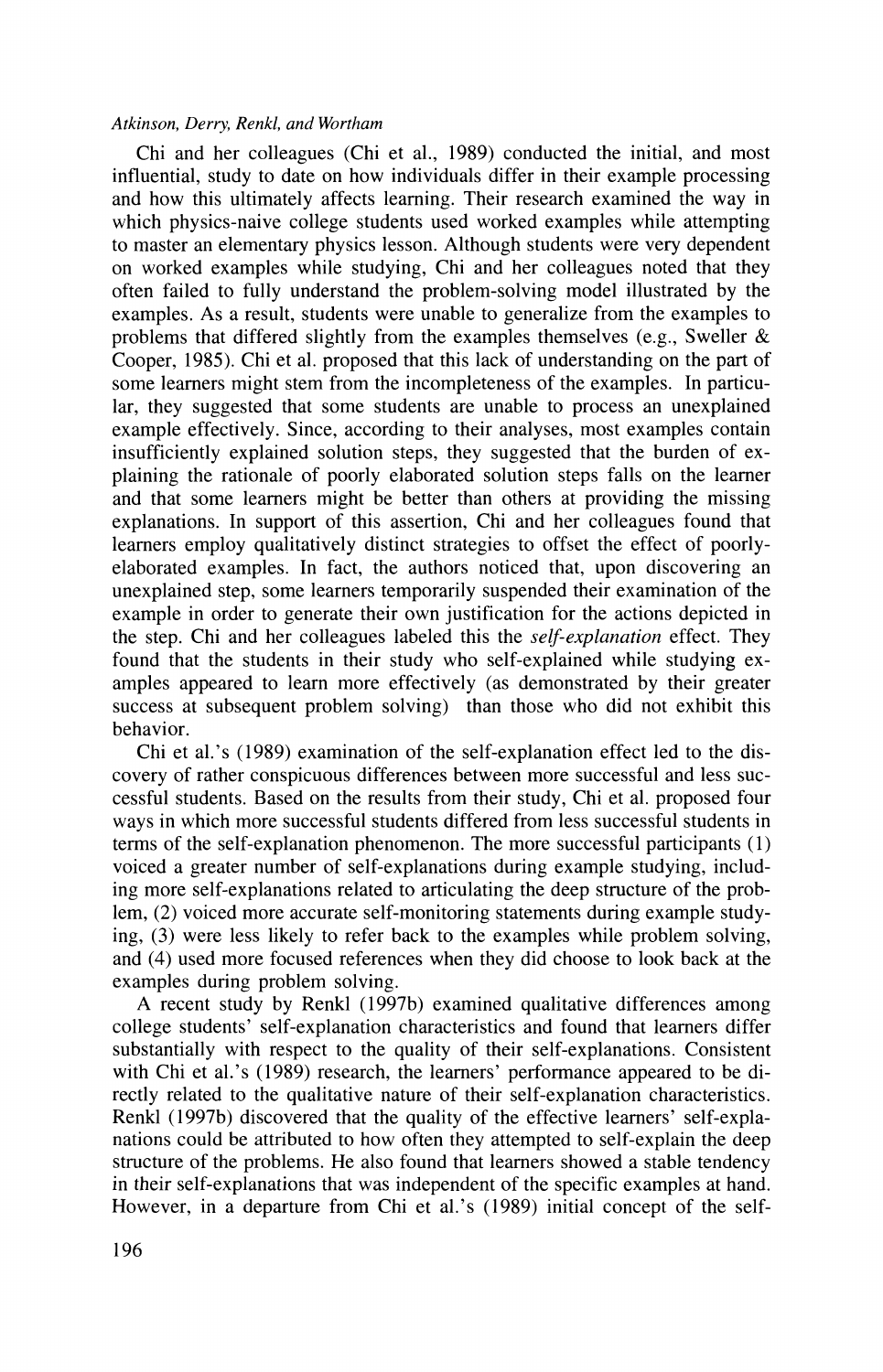**explanation effect, Renkl (1997b) suggested that the overall quality of selfexplanations was not dependent upon the presence of all of the various, positive aspects of self-explanation, such as accurate self-monitoring and explication of a problem's deep structure. Instead, an effective learner may consistently display only one positive self-explanation characteristic during studying, for instance, explicating a problem's deep structure, while being relatively poor on another characteristic, such as self-monitoring. Thus, a learner need not be competent in all facets of self-explanation to be successful.** 

**In addition to his effort to examine self-explanation characteristics among learners, Renkl (1997b) also sought to identify particular self-explanation "styles" among the participants in his study based on an analysis of verbal data. Four relatively discrete self-explanation styles, two associated with successful problem solving and two associated with less success, emerged from a cluster analysis of these data. Upon closer examination, Renkl discovered that the nature of the two clusters suggested that successful students could be labeled as either anticipative reasoners or principle-based explainers. Anticipative reasoners self-explained by anticipating or predicting the next step in an example solution and then following up with a self-check in which they determined whether their predicted step matched the step displayed in the example. In contrast, those learners Renkl described as principle-based explainers sought to articulate the conceptual structure of the problem by self-explaining the problem's subgoal (conceptual) structure and explicating the domain principles on which the solutions were based. However, only a minority of students in Renkl's study showed a successful style. As a result, Renkl characterized the self-explanation style of most learners as passive or superficial, since they spent very little time studying the examples, thus missing opportunities to self-explain.** 

# **Inducing Explanations in Example-Based Instruction**

**The message from the self-explanation literature is clear: students who selfexplain tend to outperform students who do not. Furthermore, there are different forms of self-explaining, and students often fail to self-explain successfully. Given this, a number of approaches have been proposed for encouraging learners to self-explain while processing problems. These include fostering self-explanations by structural manipulations, directly training in self-explanation, and attempting to engender self-explanation activities through social incentives. In the sections that follow, we examine each of these in turn.** 

**Fostering Self-Explanations Through Structural Manipulations. To date, only manipulations in the intra-example features of worked examples have been associated with improvements in students' self-explanations. In particular, research has focused on three means of increasing self-explanations through structural manipulations: identifying subgoals (Catrambone, 1996, 1998), using incomplete examples (Stark, 1999), and using an integrated example format to avoid "split attention" (Mwangi & Sweller, 1998).** 

**As previously discussed, Catrambone's research has shown that labeling subgoals in worked examples increases students' performance. With respect to**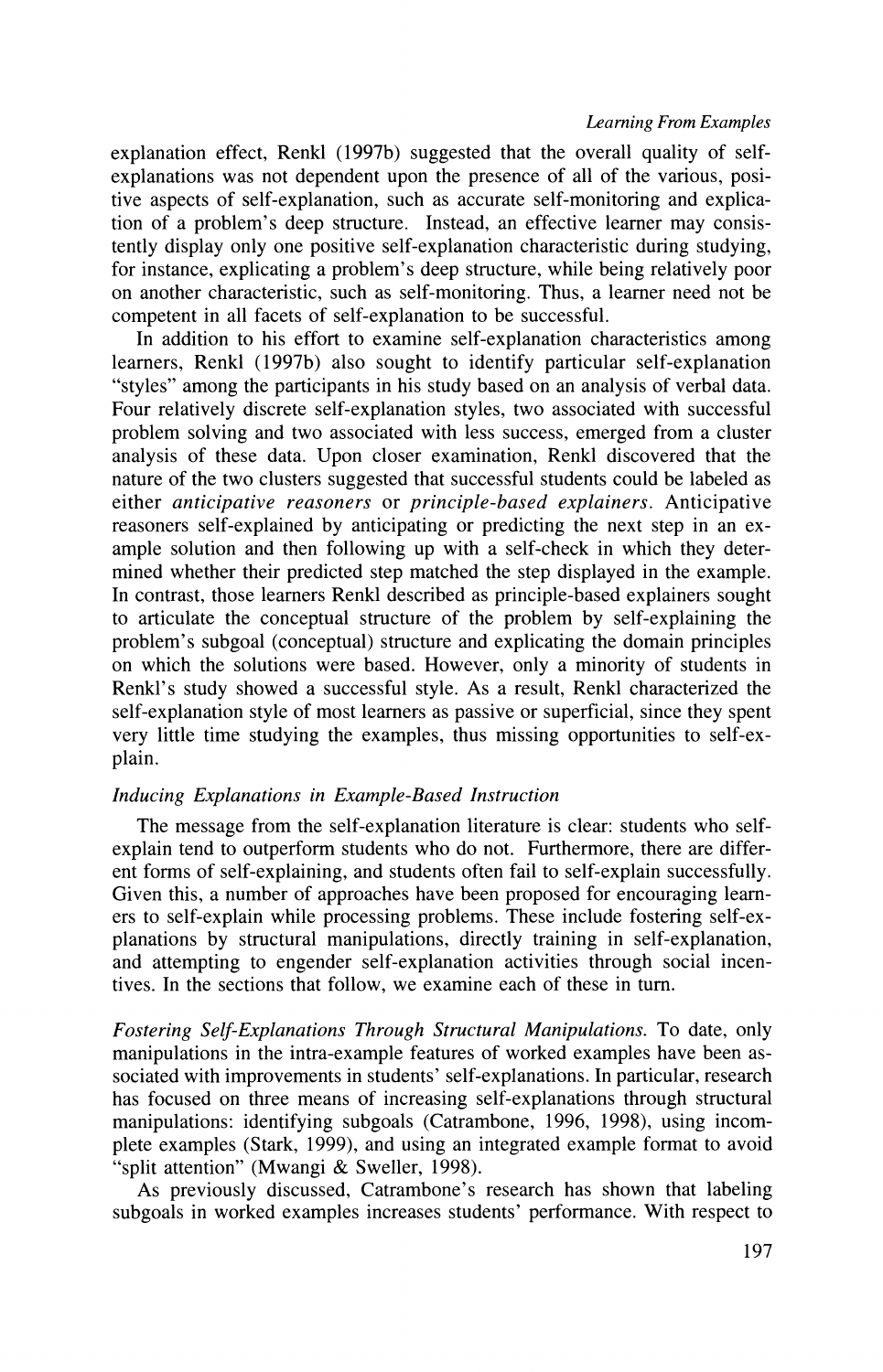**self-explanations, Catrambone's subgoal learning model (1998) assumes that a label leads the learner to group a set of steps and then to try to self-explain the reason those steps go together. In the optimal case, these self-explanation attempts result in the formation of a goal that represents the purpose of the set of steps. Although his initial work found indirect support for this supposition, for instance, enhanced performance on outcome measures, in one of his more recent studies Catrambone (1996) collected more direct support for the effect of labels on self-explanations. In this work, he analyzed verbal protocol data collected while his participants studied examples, observing (a) the point at which students recognized that solution steps leading to subgoals represented a unit and (b) their explanations for what the steps accomplished, to determine whether labeling subgoals induces self-explanations. Catrambone found that subgoal labeling actually improved self-explanations and, as a consequence, transfer performance. In a recent study, Catrambone (1998) replicated these findings, thus providing clear evidence that subgoal labeling has positive effects on selfexplanation.** 

**Following Renkl's work on anticipative reasoning (1997b), Stark (1999) assumed that students who tried to anticipate problem steps would effectively self-monitor their problem solving, guarding against "illusions of understanding" that frequently occur (cf. Chi et al., 1989; Pirolli & Recker, 1994). To "force" anticipation, Stark (1999) omitted text and inserted blanks into the worked examples of Renkl (1997b). The learners' task was to try to name what was missing. After attempting to fill in the blanks, the students received feedback on the correctness of their responses. Stark found that compared to studying complete examples, incomplete examples fostered explanations and reduced ineffective self-explanations, such as rereading or paraphrasing. As a consequence, incomplete examples enhanced the transfer of learned solution methods. This result contrasts with observations by Paas (1992), who found no differences between incomplete and complete examples. However, the main purpose of Paas's study was not to investigate the effects of complete versus incomplete examples.** 

**Several studies by Sweller and colleagues have shown, as noted, that integrated examples are more effective than examples in which the learner's attention must be directed to different information sources (split-source format). Mwangi and Sweller (1998) sought to determine whether the advantage of an integrated format is mediated by the quality of explanations. In two experiments they analyzed student explanations as a function of integrated versus split-source format. Students were instructed to pretend that they were explaining the examples to another student. It is important to note, however, that, compared to most other studies that have examined this issue, Mwangi and Sweller employed a different conception of self-explanations. Their study assessed self-explanations by having learners explain example solutions to an imaginary student after initial example learning. Hence, this procedure did not afford study of spontaneous or concurrent self-explanations, but rather induced students to make pretend explanations for somebody else. With this restriction in mind, Mwangi and Sweller found that student explanations were different depending on whether the student used a split-format or integrated example. For instance, students had greater difficulty understanding split-source examples,**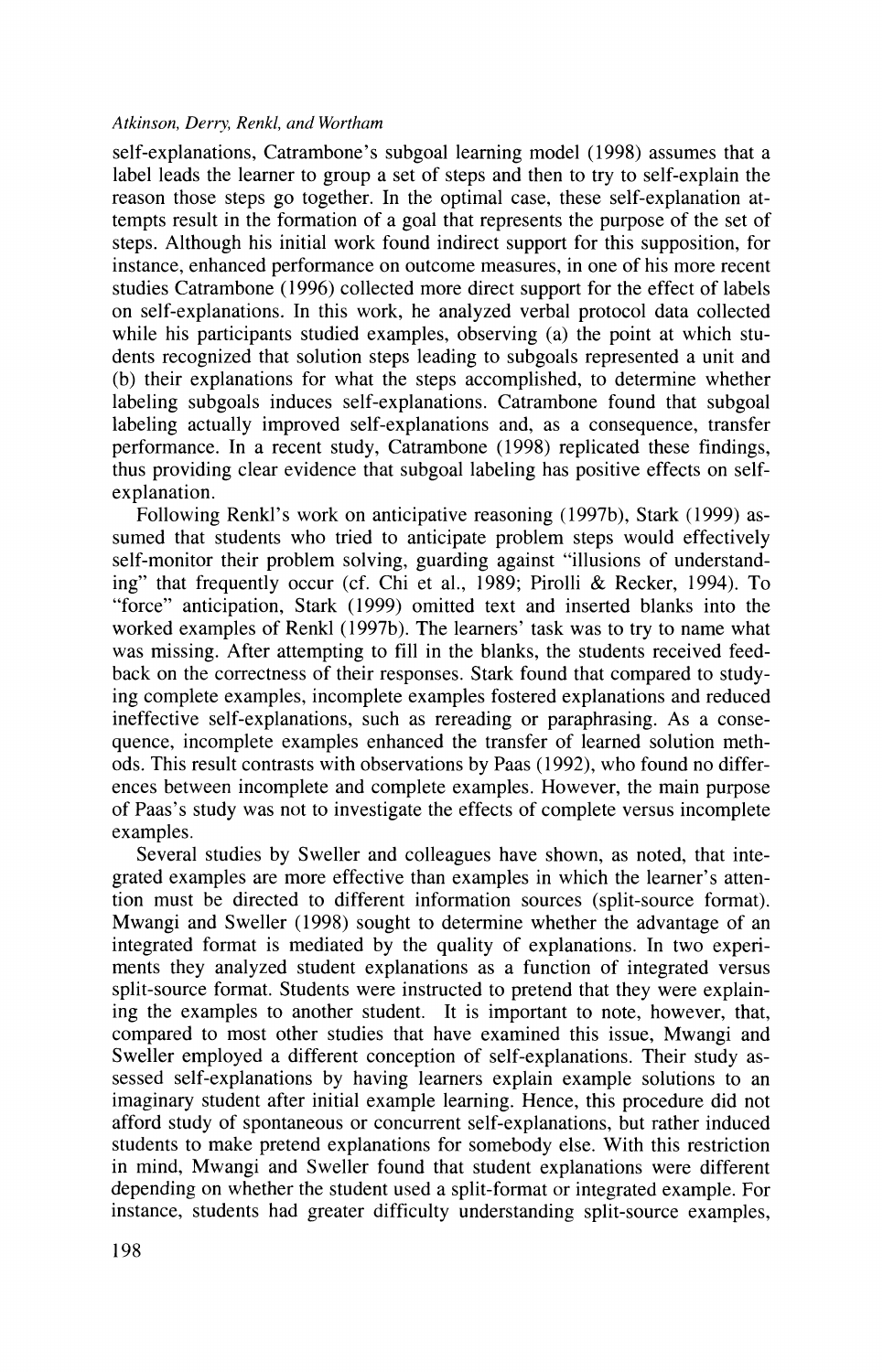**and more often simply re-read them. When students did reread integrated examples, they tended to be more focused and more often linked the process to justifying specific solution steps.** 

**Training Self-Explanations. Since the publication of Chi et al.'s (1989) results on the importance of self-explanations, several studies have been conducted in which students were trained in self-explaining. For example, Chi, DeLeeuw, Chiu, and LaVancher (1994) prompted self-explanations of learners reading a text on the circulatory system. Even without extensive self-explanation training, students in the Chi et al. study who were prompted to self-explain while reading the text achieved a deeper level of understanding of the circulatory system-as assessed by a variety of measures, including the accuracy of their**  mental models—than their peers who were not prompted to self-explain. Neuman **and Schwarz (1998) trained students in self-explanations in the context of problem solving. Although both studies successfully induced self-explanations, they are not discussed here because they did not investigate learning from worked examples.** 

**More important in this context is the study of Bielaczyc, Pirolli, and Brown (1995), since worked examples were a significant part of their learning materials (text and examples on LISP programming). In an experimental group, participants were explicitly trained in self-explaining. The training consisted of (a) introducing and motivating self-explanations, (b) learning from a student model on videotape, and (c) verifying the participants' ability to provide elaborated self-explanations (Bielaczyc et al., 1995, p. 231). The control group learners also received some training, such as the viewing of a student model, but this**  intervention was more implicit—it did not, for instance, incorporate explicit **training in the application of self-explanation strategies. The explicit training was substantially more effective than the implicit training in fostering selfexplanations in students' studying examples and text. Consequently, the learning outcomes (programming performance) were superior in the explicit-training group.** 

**Two other studies on training students to self-explain provide data directly related to learning from examples. Nathan, Mertz, and Ryan (1994) trained learners to provide self-explanations while studying worked examples and while solving corresponding problems. Although the details of the training were not provided, the authors found that training self-explanations fostered learning when an algebra story problem was studied, but not when an algebra manipulation problem (solving for the unknown variable) was presented. Nathan et al. concluded that self-explanations are effective when conceptually oriented examples are studied, if the examples illustrate domain principles. When worked example instruction focuses primarily on procedures, learners have little to elaborate. Thus, training students to elaborate under such conditions makes little sense.** 

**Finally, a study by Renkl, Stark, Gruber, and Mandl (1998) provides empirical evidence of the trainability of self-explanations. The authors conducted an experiment to test the effect of short self-explanation training, with special emphasis on explicating goal-operator combinations, that is, explaining what goals need to be met in problem solving and what actions are needed to reach**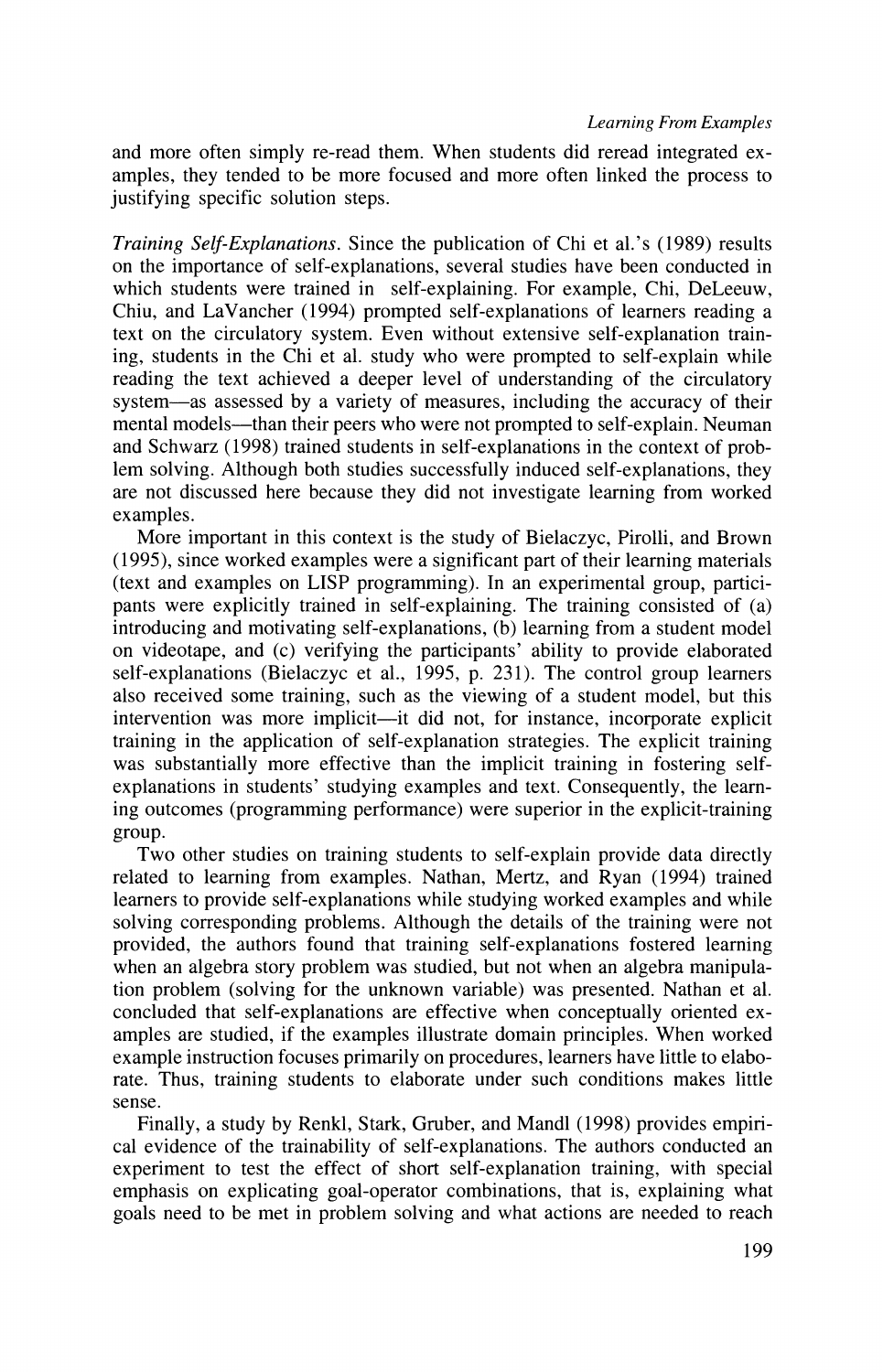**them. For learning materials, Renkl et al. used examples from the domain of compound interest and real interest calculation. Half of the learners received a short training session of about 15 minutes that included the following components: (a) information on the importance of self-explanations, (b) modeling selfexplanations (one worked example), and (c) coached practice (another worked example). Participants in the alternate condition received thinking-aloud training. After these interventions, all participants independently learned from worked examples. The explicit-training intervention had a very strong effect on selfexplanation activities (effect size of about two standard deviations), and learning outcomes (assessed by performance on transfer problems) also reliably improved. In the case of near transfer, Renkl et al. (1998) found an aptitudetreatment interaction, where learners with low prior topic knowledge tended to profit most from the training.** 

**Use of Social Incentives. The results of the Renkl (1997b) study suggest that most learners are passive or superficial self-explainers. One possible way to change this situation is to assign a student to the role of explainer in cooperative learning settings. Following this idea, Renkl (1995, 1997d) investigated whether assigning students to the role of "teacher" fostered self-explanation activities and learning outcomes. He predicted that a teaching expectancy motivates learners to thoroughly self-explain the worked examples in order to prepare themselves for the later teaching demand. The learners in an experimental group were told to study worked examples so they could later explain the solution rationale of similar examples to a co-learner. The participants in a control group were told that they would have to work similar problems after studying the examples. Prior to any teaching activity by the students and using test problems of different transfer distance to the worked examples presented, Renkl immediately assessed learning outcomes to determine the instructional value of the experimental group's preparation for teaching. The results of this experiment were surprising, as the teaching expectancy did not significantly improve performance but instead appeared to hamper learning, partly because of increased stress and reduced intrinsic motivation on the part of the students.** 

**Renkl (1996, 1997a, 1997d) then studied the effects of generating explanations for someone else. For this purpose, he formed yoked pairs of participants. After a preparatory individual learning phase, one partner (experimental group) explained the solution rationale of examples to his or her partner (control group). Again, the results were counter-intuitive. The demand to explain for a co-learner actually increased explanation activities, but did not lead to better learning results. Instead, the listeners tended to outperform the explainers. Post-hoc analyses indicated that learners with little prior experience with tutoring tended to perform poorly when cast in the role of teacher, while participants with some tutoring experience learned as much as the listeners.** 

**In the final set of studies in this program, Renkl (1997c, 1997d, 1998) investigated the effects of sophisticated co-learner questions on explaining and learning. Renkl assumed that responding to questions would foster the learners' construction of conceptual understandings of the problem and thereby enhance transfer. To test this assumption, the participants in an experimental group explained the solution rationale of worked examples to a putative co-learner (con-**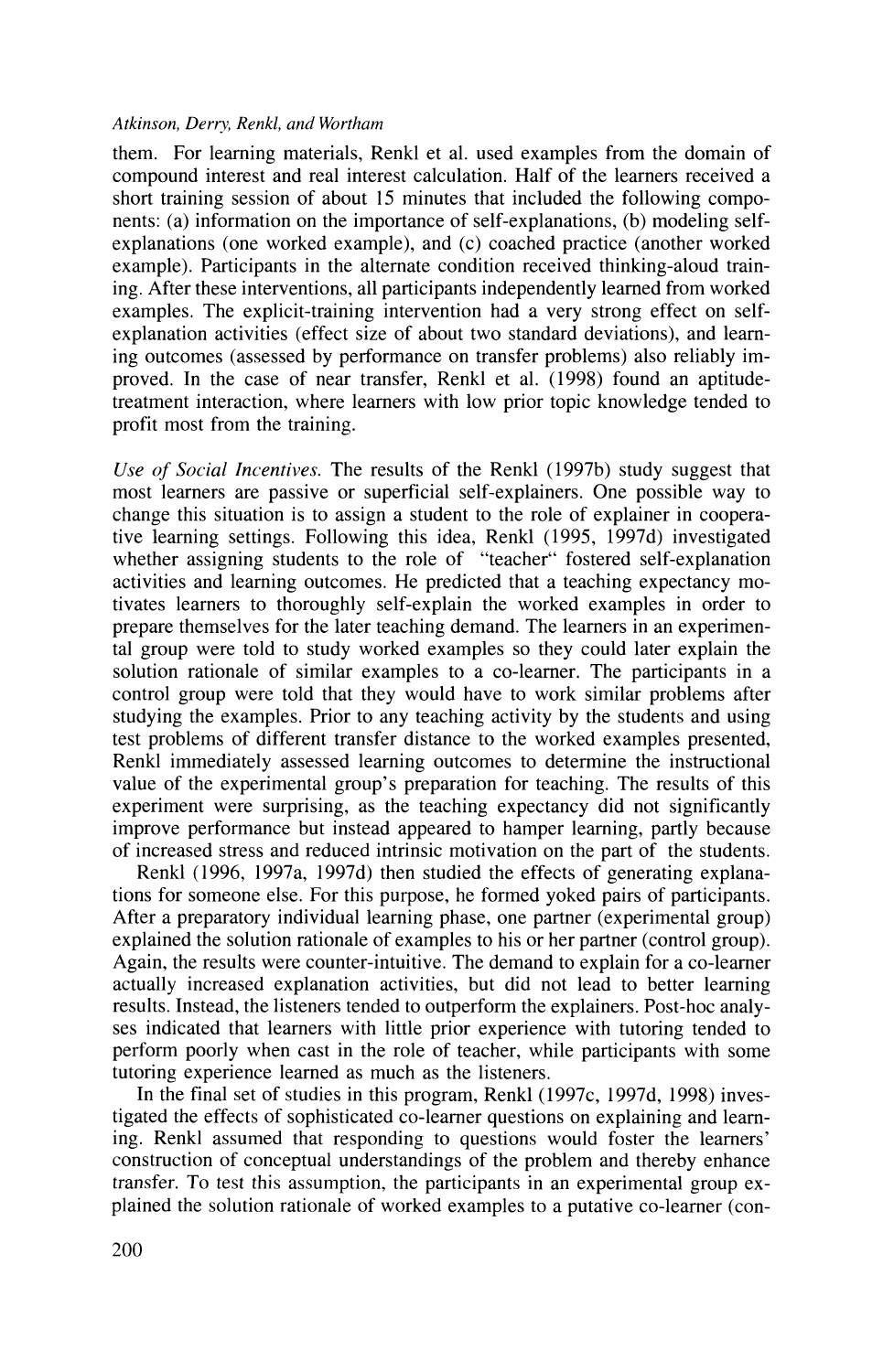**federate), who asked "what if' questions. In the control group, the confederate was more or less totally passive. Renkl found that the co-learner questions fostered one type of explanations (elaborating the situation), but all other types of explanations, principle-based explanations, for instance, were reduced. As a consequence, the intervention appeared to impede intrinsically motivated learners, perhaps because the co-learner questions hampered their sophisticated spontaneous explanation activities. However, the outcomes for learners with low intrinsic motivation, whose spontaneous explanation activities were very poor, improved. Overall, Renkl found that co-learner questions raised the quality of poorly motivated students' explanation activities to average levels.** 

**In sum, attempting to foster explanations through teaching appears to yield disappointing results. These results are mirrored by a recent study conducted by Mwangi and Sweller (1998), who also found that outcomes did not improve for learners instructed to pretend that they were explaining examples to another person. However, given the empirical evidence on the positive effects of explaining in cooperative arrangements (e.g., Webb, 1991), we should not conclude that explaining to others does not help when studying worked examples. Additional analyses of Renkl's data (Renkl, 1997d) suggest that there were at least two factors that moderated the effects of learning by teaching: prior tutoring experience and prior content knowledge. Learners who are not familiar with the role of an explainer (tutor) and for whom the learning materials are difficult (those with low prior knowledge) are overwhelmed and stressed by the dual task of teaching and learning. Unfortunately, we currently lack detailed knowledge on factors that moderate the effectiveness of learning by teaching.** 

## **Summary: Explanation Effects With Worked Examples**

**In conclusion, research on explanation effects suggests that self-explanations are an important learning activity during the study of worked examples. Unfortunately, the present research suggests that most learners self-explain in a passive or superficial way. Among the successful learners, there seem to be different subgroups employing different self-explanations styles (anticipative reasoning and principle-based explanations). Both of these styles can be fostered by instructional methods. Direct training appears to be effective, as are structural manipulations of examples such as adding subgoal labels, utilizing an integrated format, or using "incomplete" examples. Less promising are the data on improving self-explaining (and problem solving) through setting social incentives to explain, such as inducing students to prepare to tutor others. In particular, students who have no prior tutoring experience and who are novices within the domain being tutored appear to experience stress and overload when asked to provide instructional explanations.** 

# **Worked Examples Research: Synthesis and Commentary on Future Research**

## **A Model for Instructional Design**

**Early in this review we acknowledged that classrooms are situated within social and cultural contexts that significantly shape the learning that occurs**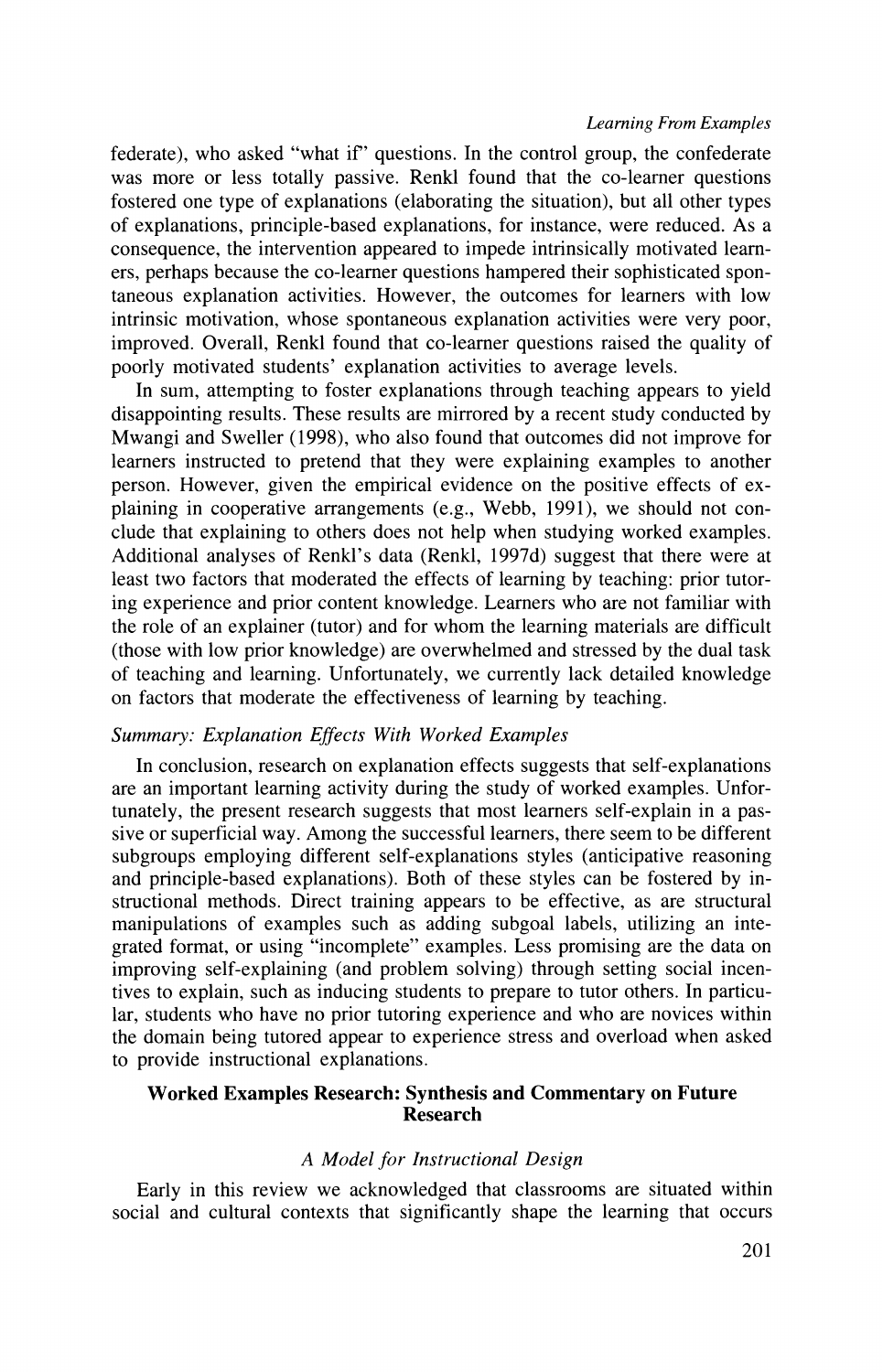**within them. Nevertheless, we argued for the importance and relevance of experimental findings, citing a substantial body of evidence that many successful and thriving programs of classroom reform have built upon controlled research grounded in cognitive science. The worked examples research reviewed, conducted in both classrooms and in "laboratories" that simulated classroom instruction in relevant ways, represents an important example of a cognitivelybased educational research program that is relevant to practice in the sense argued by John Bruer (1993). In confining our review to studies that met credibility standards for controlled, experimental research, we were able to draw relatively strong inferences about important causal factors that are likely to mediate the effectiveness of instructional examples used in actual classroom settings.** 

**Our review was organized to emphasize a particular perspective regarding three major categories of factors that influence learning from worked examples. These categories of influence lead to principles and recommendations concerning (1) how examples should be constructed, (2) how lessons that include examples should be designed, (3) how the thinking processes that students use when studying examples can be fostered. We now propose a framework, shown as Figure 2, for discussing what appear to be the important causal interrelationships among these categories** 

**As depicted in Figure 2, we postulate that learning from worked examples causes learners to develop knowledge structures representing important, early foundations for understanding and using the domain ideas that are illustrated and emphasized by the instructional examples provided. These representations guide problem solving and they may be conceptualized as representing early stages in domain schema development and in the acquisition of expertise in accordance with Anderson's model of skills acquisition (e.g., Anderson et al., 1997). Through use and practice, these representations are expected to evolve over time to produce the more sophisticated forms of knowledge that experts use. Even after expertise is achieved, learners can benefit from study of examples representing the performance of other experts.** 

**The outcomes of example-based learning and their functionality are influenced by the several sets of factors represented in Figure 2. One set of factors pertains to the manner in which an example-based lesson is put together, and the influence of these factors on learning outcomes is indicated in Figure 2 by the arrow connecting box I (Lesson and Example Design) to box III (Learning Outcomes).** 

**As indicated in box I, designers of example-based instruction must decide, among other issues, how many examples to provide for each type of problem presented. The number of examples that can be used for teaching a particular idea may be constrained in practice by such issues as instructional time and problem complexity, since teachers often cannot present many complex examples. Research by Reed and Bolstad (1991) indicates that one example may be insufficient for helping a student induce a usable idea and that the incorporation of a second example illustrating the idea, especially one that is more complex than the first, garners significant benefits for transfer performance. So, "at least add a second example" appears to be a basic rule for worked-examples instructional design.**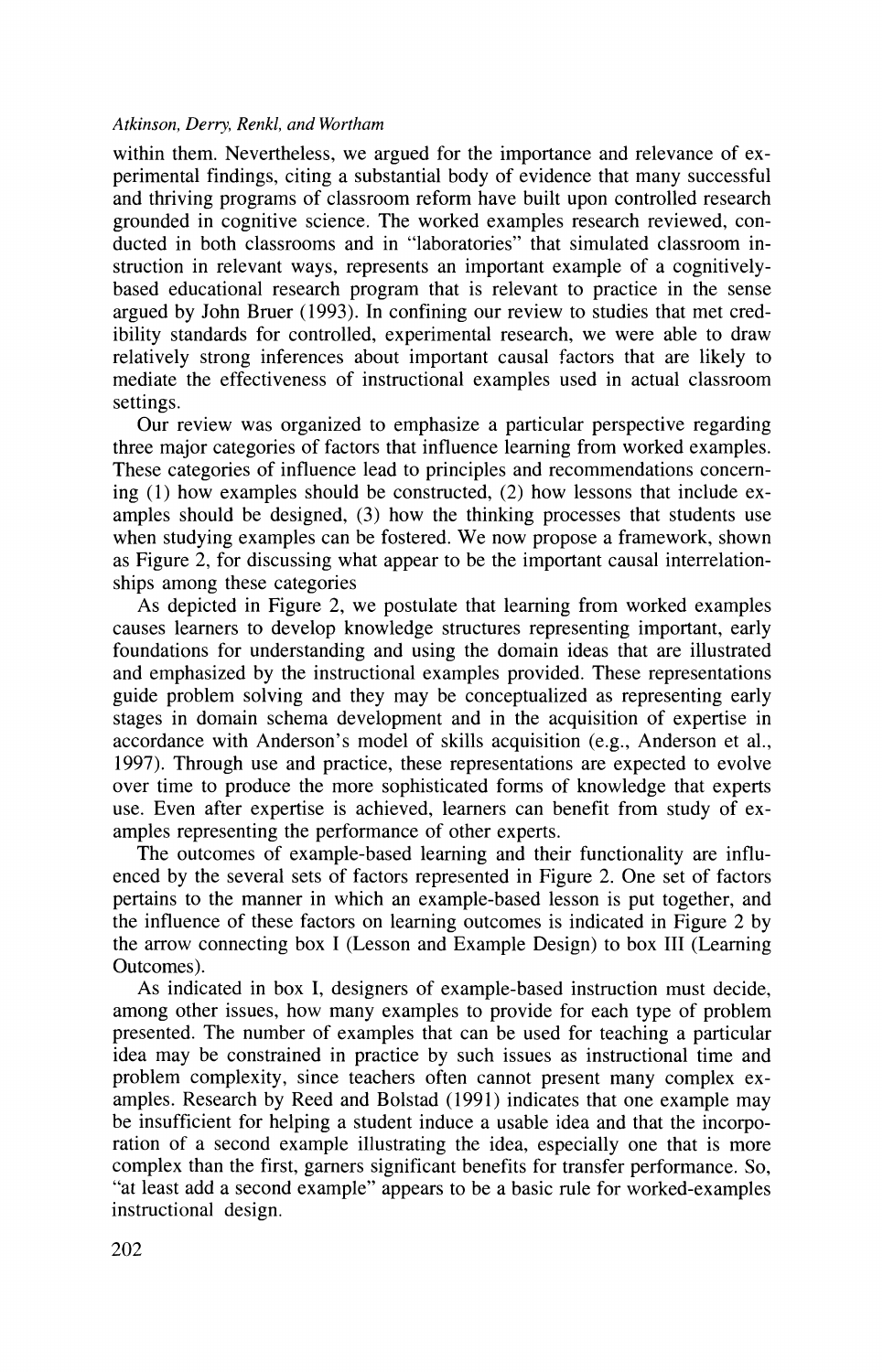

worked examples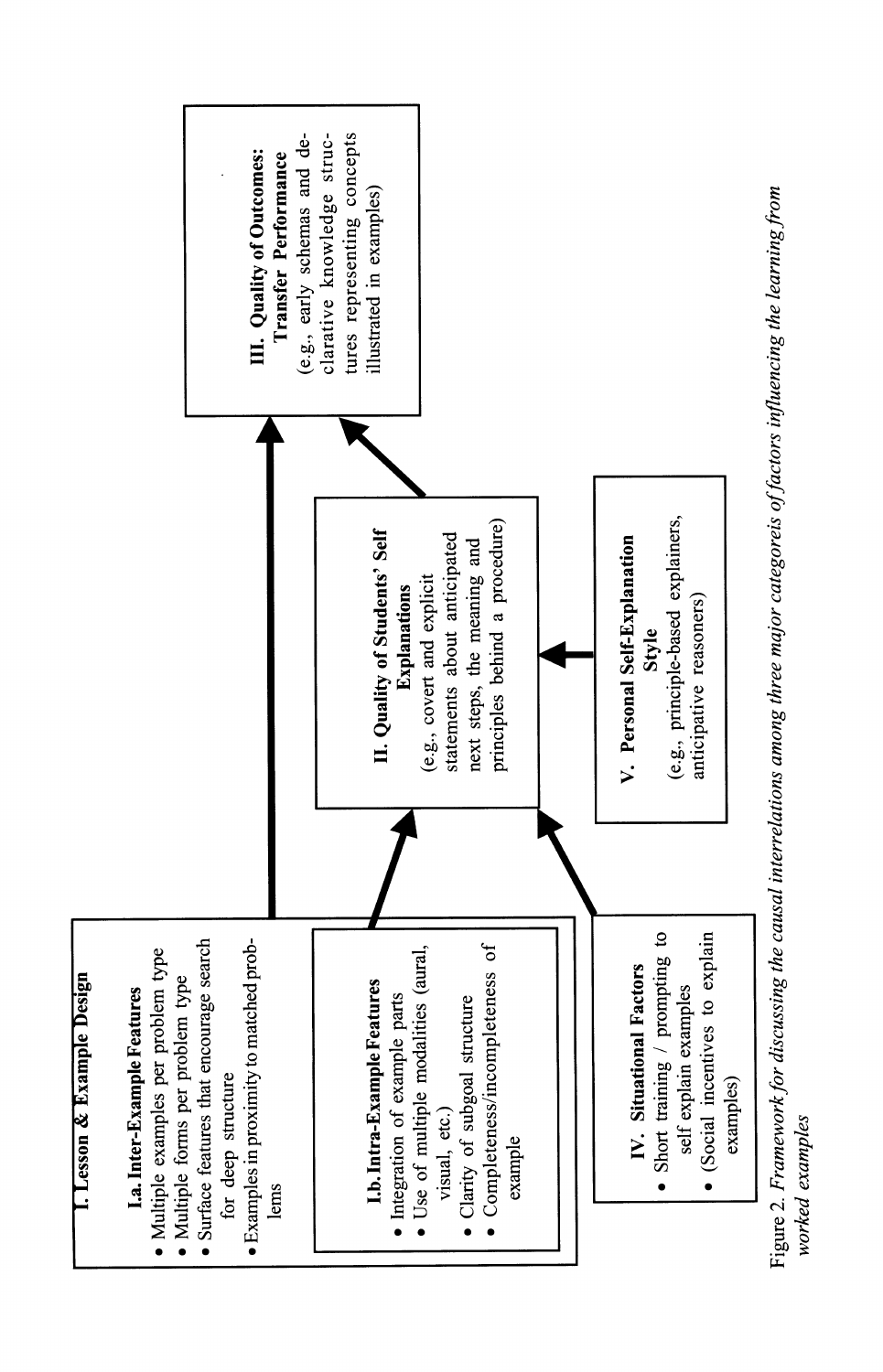**Other lesson-design factors also included in Figure 2 are the variability in the types of problems used in a lesson, how to use surface features strategically to emphasize deeper conceptual structure and how to intersperse and coordinate examples with actual problem solving. Worked-examples lessons will promote transfer if they include variability. This means that examples within lessons should differ from each other in terms of their numerical values and form, as opposed merely to their numerical values (Paas & Van Merrienboer, 1994). However, if a teacher wants beginning students to notice that different structural characteristics are associated with different problem types, these characteristics can profitably be emphasized in the beginning by manipulating formats, such as cover stories, across examples and between problem types (Quilici & Mayer, 1996). In this case, similar problem types should all have different cover stories since, according to Qulici and Mayer (1996), "when students see the same battery of cover stories used across problem types, they are more likely to notice that surface features are insufficient to distinguish among problem types" (p. 157). However, regardless of the number of problem types covered, the most effective way of structuring a worked example lesson is to link each example explicitly to its target practice problem (Trafton & Reiser, 1993), rather than to present a block of different examples followed by massed practice in problem solving.** 

**As indicated by box I.b of Figure 2, we also found that the structure or design of the worked examples within lessons plays a critical role in learning. When examples require students to reference and integrate multiple sources of information, cognitive overload can occur. Sweller and his colleagues (Mousavi et al., 1995; Tarmizi & Sweller, 1988; Ward & Sweller, 1990) call this the splitattention effect and offer two suggestions for combating it. First, ensure that examples are formatted so that information within the examples is physically integrated. Next, whenever possible, simultaneously supplement examples with aural explanations, particularly when providing information about an example diagram. When example diagrams are complex, a method must be found to direct students' attention to pertinent parts of the diagram as the aural information is presented. Finally, Catrambone's research (1994a, 1994b, 1995a, 1995b, 1996; Catrambone & Holyoak, 1990) indicates that worked examples should be structured so that subgoals are emphasized by visually isolating them, by labeling them, or both.** 

**As indicated by the arrow from box I.b to box II in Figure 2, there is evidence that the structure of worked examples enhances students' self-explanation behavior. Moreover, there is evidence that students' self-explanation behavior during study in turn mediates learning, as indicated by the arrow from box II to box III. However, it has not been determined that the effects of example structure on learning outcomes are fully mediated by self explanation. Hence, our model also includes a direct arrow from the lesson and example features box (box I) to the learning outcomes of box III. There is, of course, a strong possibility that other, up to now unidentified mechanisms, are involved in mediating the effects of example structure.** 

**The research, and consequently the framework, also suggests that in addition to example structure, situational factors, such as training and social incentives, can foster self-explanations. Several studies have shown that self-explanations can be influenced favorably by short training sessions. Since it is unrealistic to**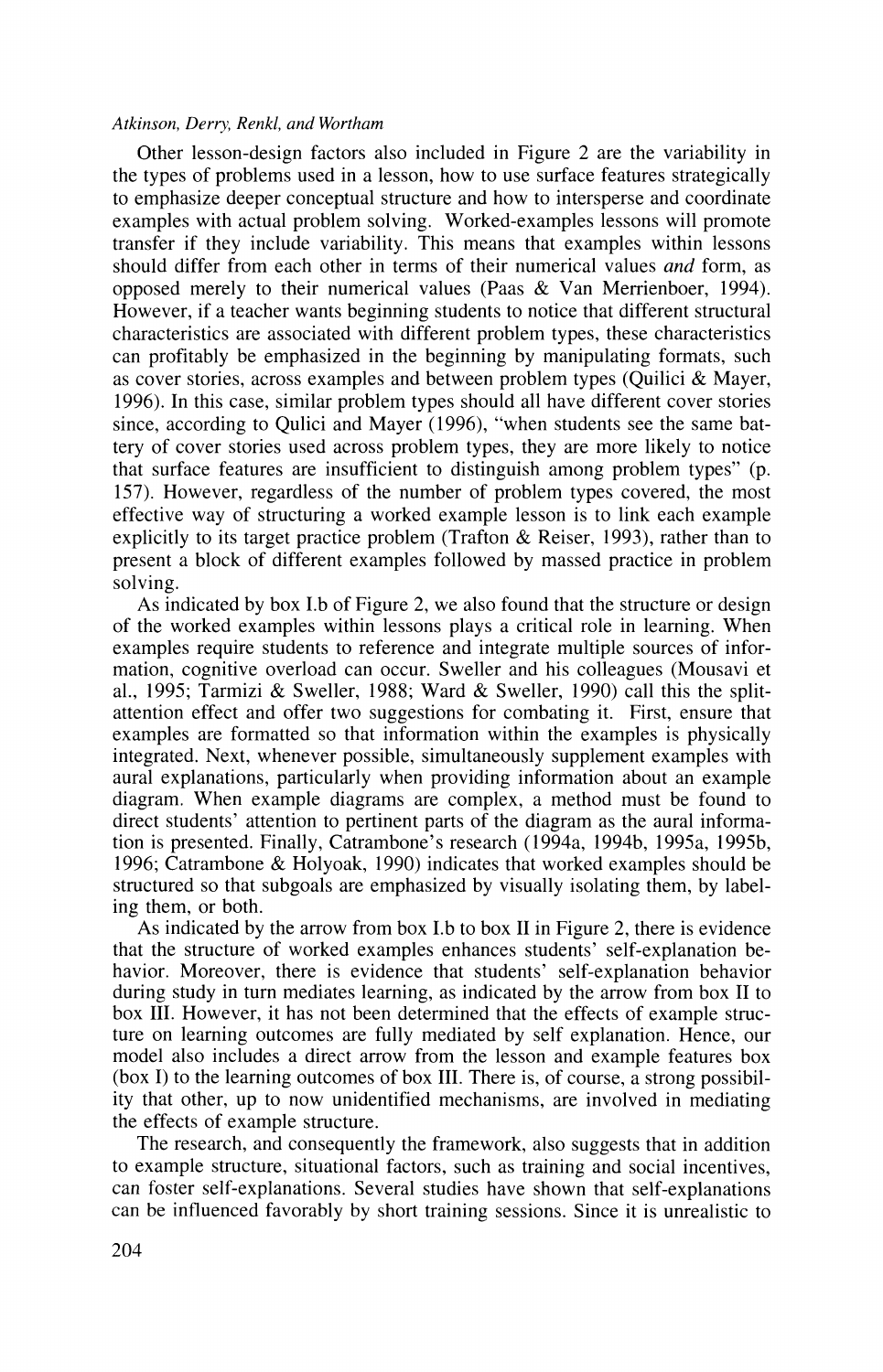#### **Learning From Examples**

**assume that short interventions have enduring effects on individuals' explanation styles, short training sessions are viewed as situational factors that affect immediate learning activities, but not stable personal characteristics. Unfortunately, there is presently no self-explanation training designed to change personal styles. Social incentives, such as preparing an explanation to tutor a partner, are also considered situational factors that can engender self-explanation. However, they do not necessarily enhance learning outcomes, as a number of studies have shown. Hence, Figure 2 places the phrase "social incentives" in parentheses, indicating that further clarification is needed to determine which social incentives lead to favorable outcomes and under what conditions. Given findings from the worked examples literature that seem to contradict evidence from the cooperative learning literature regarding the positive effects of being an explainer, our principle here is unclear.** 

**The arrow drawn from box V to box II in Figure 2 represents the finding that the number and quality of self-explanations associated with the personal selfexplanation style used by an individual while studying worked examples is known to influence learning outcomes. Renkl (1997b) has shown that it is reasonable to attribute specific self-explanation styles to individual learners. This means that a person's actual self-explanations depend, among other things, on his or her stable tendency to provide specific explanations.** 

**The model depicted in Figure 2 provides a useful framework for thinking about worked-example design and for planning future research on basic cognitive mechanisms and instructional interventions. For instance, the model does not contain a link between inter-example features and quality of students' selfexplanations. This suggests that research has not yet uncovered the relationship between quality of students' self-explanations and inter-example lesson features, although it might in the future. Moreover, the model implies that a number of other unanswered questions remain, including (1) What are the specific mechanisms that mediate the effects of lesson- and example-design features on learning outcomes, (2) Are there mediating mechanisms other than self-explanations that are responsible for the learning effects associated with the processing of worked examples, (3) By which kind of training can personal self-explanation styles be most effectively changed, and (4) Are there circumstances under which certain types of social incentives can be used to foster self-explanations and, in turn, learning outcomes?** 

#### **Implications and New Directions**

**To the extent that worked examples research has produced general principles about how students learn through study of examples and related problem solving, the findings of this program may have implications for design of constructivist learning environments in which students learn by solving complex problems (e.g., Williams & Hmelo, 1998). For example, with the Problem-Based Learning (PBL) instructional paradigm (e.g., Wilkerson & Gijselaers, 1996), students learn subject matter as it is needed for solving real-world problems.**  PBL problems are typically ill structured and complex, designed to mimic pro**fessional practice and other real-life problem situations. Problems are often presented to students as cases, such as medical cases, and students are guided by a tutor as they analyze cases and seek solutions, for example, diagnoses and**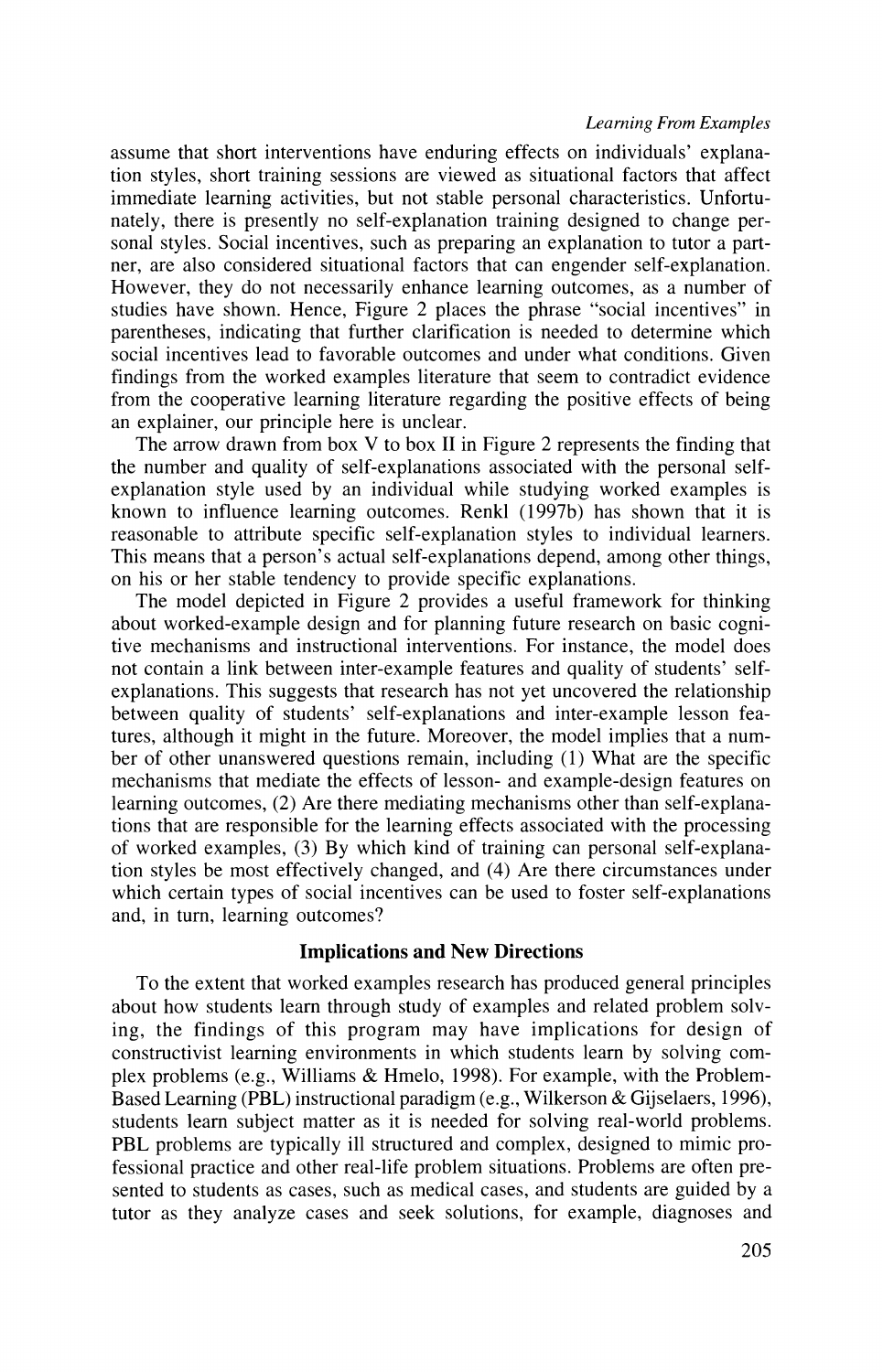**treatments. Sometimes expert or student solutions to the same or similar problems are made available to students, either before, during, or after solving.** 

**The PBL approach is increasingly popular and frequently used in both professional and K-16 education (Williams, 1992; Williams & Hmelo, 1998). Leading teachers and educational researchers advocate PBL as a method for helping students acquire useful knowledge that will transfer into working and other realworld contexts. Yet, PBL can be complex, difficult and time-consuming for both students and teachers (e.g., Derry, Levin, Osana, Jones, & Peterson, in submission). Principles derived from the worked-examples literature might be applied to help improve PBL instructional design. The efficacy of those principles for PBL could be evaluated through experimental research.** 

**For example, the Secondary Teacher Education Project (STEP) (http// :www.wcer.wisc.edu/step) is a web-based instructional program under development that employs video cases of real classroom practice to help secondary education majors learn to reason about instructional design. Groups of students are asked to study actual classroom cases and propose redesign solutions that use concepts from a course in instructional psychology. Each case is linked to one or more web pages discussing specific course concepts. Each case is also associated with one or more expert analyses. How should these resources be organized and used to produce the most effective instruction?** 

**The worked-examples literature suggests that students should study expert case solutions before attempting similar case-redesign problems of their own. Also, most guidelines derived from the worked-examples literature and shown in Figure 2 can be applied to the PBL instructional model, as exemplified in STEP, with only small translation. Our illustration follows.** 

# **Inter-Example Lesson Features**

- **Examples in proximity to matched problems. Each expert solution should be matched with similar case-based problems for students to solve; matched problems should be presented in close proximity to their matched expert solutions. In STEP, for example, if the student's task is to design an inquiry approach to teaching a science concept, this problem could be immediately preceded by an expert example of an inquiry approach to teaching a similar science concept.**
- **Multiple examples per problem type. Students should experience a variety of different problem cases and example solutions for each to-be-learned concept. For example, instructional scaffolding is a to-be-learned concept within STEP, and so a variety of classroom learning problems in which scaffolding is part of the solution, and a variety of different approaches to providing instructional scaffolding, (for instance., through course structure, personal mentoring, etc.), are given.**
- **Surface features that encourage search for deep structure. Students should examine each problem case from very different conceptual perspectives, solving the same problem using multiple solutions and different points of view. For example, in STEP, the same classroom case can legitimately be viewed as a problem of providing too little instructional scaffolding or, alternatively, as a problem of failing to gain and focus students' attention.**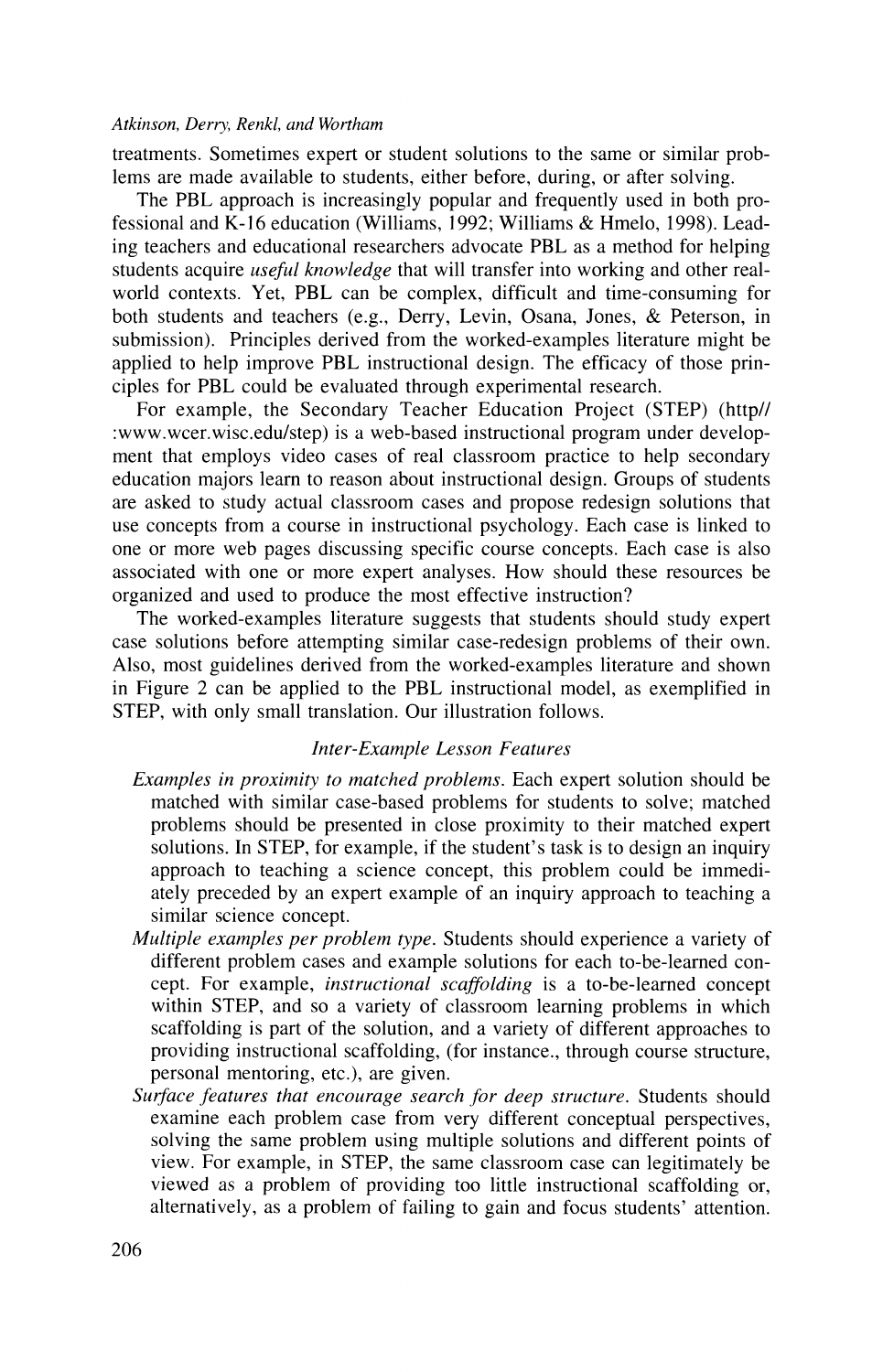## **Intra-Example Features**

- **Integrating example parts. To avoid split-attention effects in study of expert analyses, present case videos and expert case analyses in a single integrated package. In STEP, for instance, expert case analyses that were once presented as separate text that students could read after watching a video are now being redesigned as dynamic narratives incorporated directly into video cases.**
- **Use of multiple modalities. Present expert case analyses using simultaneous multiple modalities, such as aural explanation overlaid on video.**
- **Clarity of subgoal structure. The expert case analysis should explicitly label, segregate, or otherwise specify the individual concepts underlying the case. For example, as an expert discusses concepts such as scaffolding or attention in reference to a classroom video, the presentation must be designed to signal clearly, perhaps using arrows or other symbols, which specific actions within the video match the target concepts being discussed.**
- **Completeness/incompleteness of example. Incomplete expert case analyses may be preferable because they require students to make inferences and fill in gaps, fostering self-explanation during study. In STEP, for example, students are sometimes asked to complete or adapt unfinished expert solutions to classroom problems.**

# **Situational Factors**

- **Social incentives to explain examples. Asking students to prepare case analyses for the purpose of instructing others will not foster productive selfexplanation behavior during study of worked examples. However, group discussions of expert analyses may help foster self-explanatory processing and hence improve learning. Accordingly, the STEP program has adopted a small-group case discussion format.**
- **Short training/prompting to self explain examples. Training and prompting students to self-explain during study of expert analyses and problem solving will improve transfer learning. In STEP, for example, self-explanation behavior is modeled and encouraged by trained small-group facilitators.**

**The example above illustrates how principles derived from the worked examples literature are supporting design and study of a complex form of problem-based learning in one instructional research project.** 

## **Concluding Comments**

**Educational researchers today are asking how to create and study authentic learning environments, classroom communities that employ complex, real-world problems as instructional contexts. Well-known modern approaches to authentic instruction in classrooms include anchored instruction, apprenticeship models, case-based instruction, and problem-based learning, among others (e.g., Williams, 1992). Because the worked examples research has been conducted largely in controlled settings with relatively simple problems, it would be easy for researchers who support authentic instructional paradigms to overlook or ignore findings from this literature. Yet the worked examples research is one of several strong cognitive-theoretical programs of experimental study yielding principles of potentially great importance for helping educators foster learning**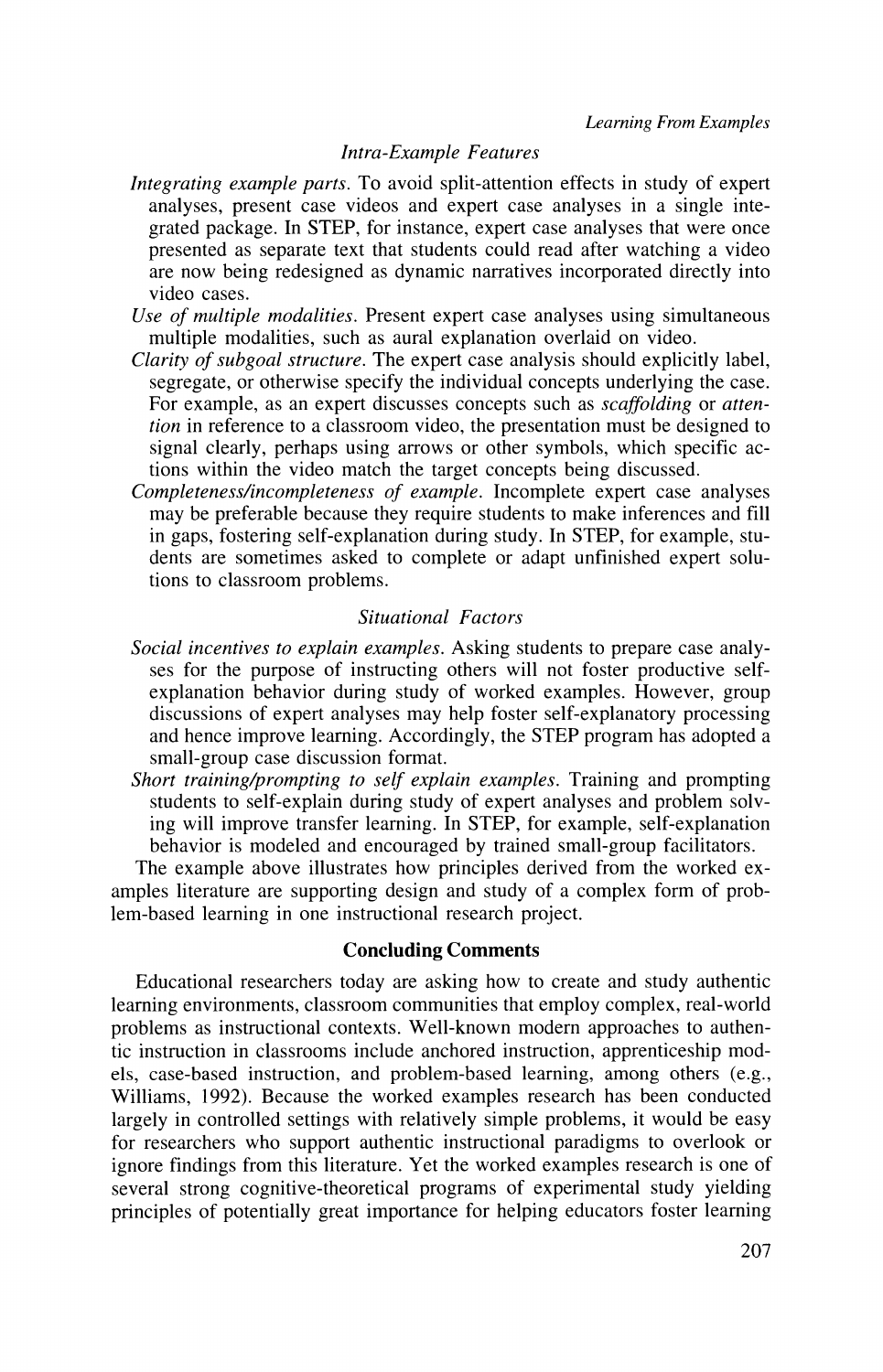**through problem solving and study of examples of good problem solving. Whether or not the application of these principles can significantly enhance student learning in authentic problem-solving contexts, as it has in laboratory ones, is a question that worked examples researchers should now attempt to answer in partnership with classroom researchers and practitioners.** 

**The current focus on crafting and sustaining authentic learning environments evolved, in part, as a result of a common goal, shared by many educators, of promoting students' abilities to engage in adaptive, flexible transfer. Critics of worked examples instruction may raise the issue that worked examples are unable to assist classroom communities in achieving this goal since their effectiveness is limited to training students to use a particular procedure under narrowly defined conditions. As a result, critics may claim that students exposed to worked examples are not able to solve problems with solutions that deviate from those illustrated in the examples, can not clearly recognize appropriate instances in which procedures can be applied, and have difficulty solving problems for which they have no worked examples. These limitations, critics might argue, call into question whether examples are appropriate for classroom instruction since they do not promote anything beyond superficial learning to imitate procedures, which is exactly the type of learning that precludes flexible adaptation to novel problems and contexts.** 

**The current review suggests, however, that examples can in fact help educators achieve the goal of fostering adaptive, flexible transfer among learners. For instance, the research on inter-example features of lesson design point to the importance of providing a wide range of examples (and having students emulate examples) that illustrate multiple strategies and approaches to similar problems, which should help foster broad transfer and "cognitive flexibility" (Spiro, Feltovich, Jacobson, & Coulson, 1991). In addition, the lesson design strategies discussed in this review have tremendous potential to make expert thinking, not just procedures, visible and accessible to students, expert thinking that illustrates and makes visible flexible, creative problem solving and appropriate beliefs about mathematics as well as metacognitive monitoring. To achieve this goal, it is possible to structure an example within a computer-based multimedia environment to illustrate mathematics as a thinking process by depicting an expert thinking aloud as he/she endeavors to solve the problem at hand. This type of example would resemble Schoenfeld's (1987) suggested method of teaching mathematics, in which the instruction illustrates mathematical problem solving as thinking and struggling, not simply as a "neat" procedural process. A prototype of this example is currently being used in a computer-based instructional environment called Tutorials in Problem Solving (TiPS). TiPS incorporates a graphic problem-solving interface and dynamically-represented worked examples that include both aural and visual modeling of expert problem solving processes. These features are designed to help promote students' abilities to model and reason flexibly about a wide variety of story problems (Derry, Wortham, Webb, & Jiang, 1996; Derry et al., 1994; http://www.wcer/wisc/edu/ tips/). Thus, one way in which example-based instruction has the potential to overcome the perception that they provide exceedingly procedurally oriented instruction is by illustrating an expert's underlying thinking process as she or he engage in problem solving.**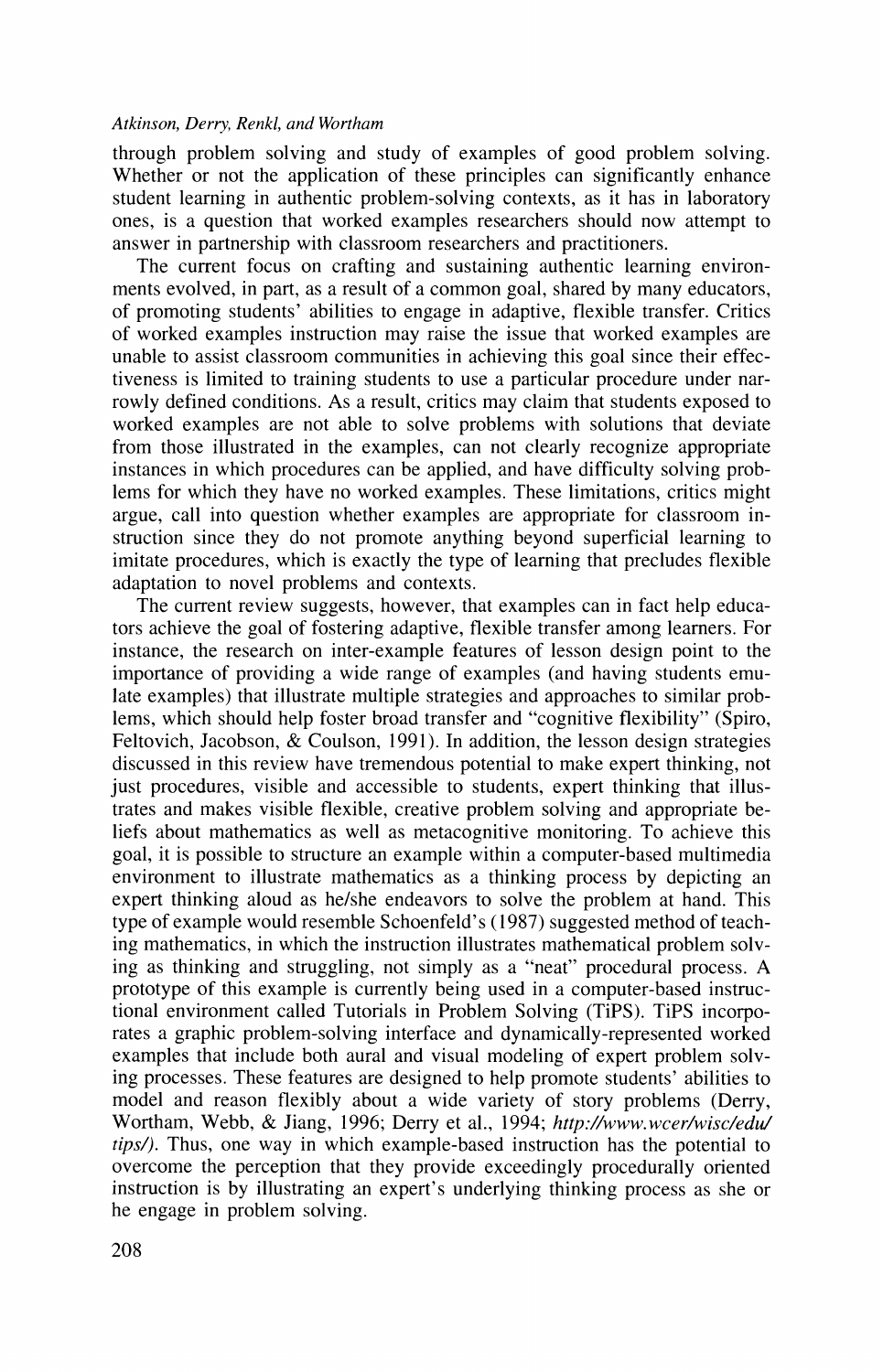#### **Learning From Examples**

**This review also provides some empirical evidence that calls into question each of the specific limitations about example-based instruction that might be raised by critics. As noted earlier, Catrambone and Holyoak's (1990) research documented that learners are capable of solving problems whose procedures deviate from those illustrated in the worked examples. According to research conducted by Quilici and Mayer (1996), learners can recognize appropriate instances when procedures depicted in examples should be applied. Finally, the results of Reed and Bolstad's (1991) study suggest that learners are proficient at solving problems for which they are not provided worked examples. In sum, the current review suggests that worked examples, at least on a fundamental level, promote the type of flexible transfer that educators are seeking in their classroom.** 

**Much work remains to be done, particularly as the new instructional paradigms develop further and as new computer and video technologies enhance our capabilities for dynamically representing realistic problem situations and their underlying concepts in computer-based worked examples using visualization and modeling. We expect that, as researchers develop new problem forms and worked examples, the questions addressed in this review will be modified as follows: How can examples of authentic problem solving be designed to reduce cognitive load and promote acquisition of transferable cognitive structures? When and how should authentic examples be introduced into learning community activities? How can we design classroom discourse and direct instruction to engender productive self-explaining of examples by learners? Our review already points to some possible answers.** 

## **Acknowledgements**

**This research was supported by the Office of Naval Research, Cognitive and Neural Sciences Division, under Grant N0001495PR34F2 awarded to Sharon J. Derry.** 

#### **References**

- **Anderson, J. R., Fincham, J. M., & Douglass, S. (1997). The role of examples and rules in the acquisition of a cognitive skill. Journal of Experimental Psychology: Learning, Memory, and Cognition, 23, 932-945.**
- **Bielaczyc, K., Pirolli, P. L., & Brown, A. L. (1995). Training in self-explanation and self-regulation strategies: Investigating the effects of knowledge acquisition activities on problem solving. Cognition and Instruction, 13, 221-252.** 
	- **Bourne, L. E., Goldstein, S., & Link, W. E. (1964). Concept learning as a function of availability of previously learned information. Journal of Experimental Psychology, 67, 439-448.**
	- **Bruer, J. T. (1993). Schools for thought: A science of learning in the classroom. Cambridge: MIT Press.**
	- **Brewer, W. F., & Nakamura, G. V. (1984). The nature and function of schemas. In R. S. Wyer & T. K. Srull (Eds.), Handbook of Social Cognition (pp. 119-160). Hillsdale, NJ: Erlbaum.**
	- **Bruner, J.S. (1966). Toward a theory of instruction. New York: W.W. Norton**
	- **Bruner, J. S., Goodnow, J., & Austin, G. (1956). A study of thinking. New York: Wiley.**
	- **Carroll, W. M. (1994). Using worked examples as an instructional support in the algebra classroom. Journal of Educational Psychology, 86, 360-367.**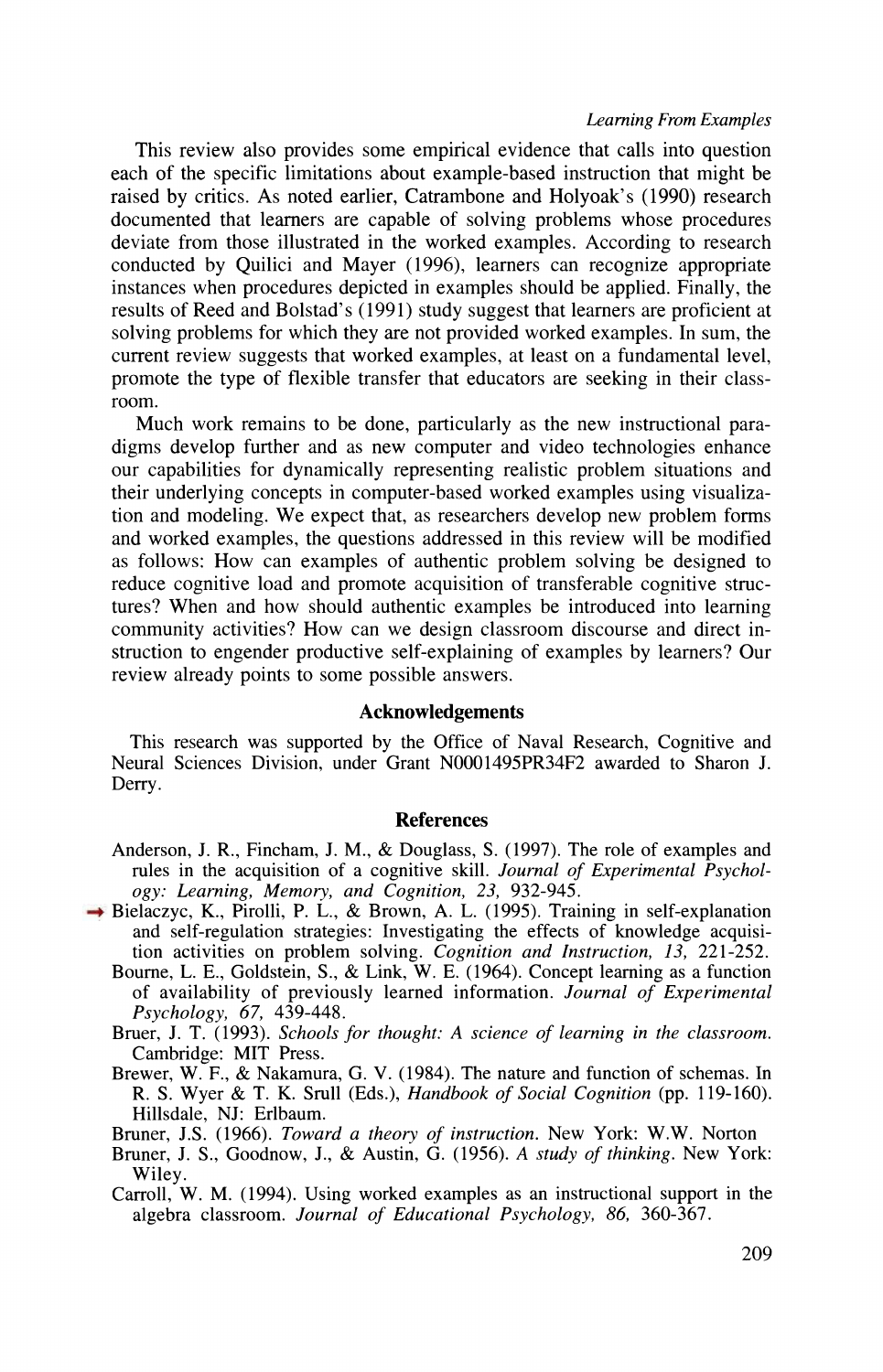- **Catrambone, R. (1994a). The effects of labels in example on problem solving transfer. In A. Ram, & K. Eiselt (Eds.), Proceedings of the Sixteenth Annual Conference of the Cognitive Science Society (pp. 159-164). Hillsdale, NJ: Erlbaum.**
- **Catrambone, R. (1994b). Improving examples to improve transfer to novel problems. Memory & Cognition, 22, 606-615.**
- **Catrambone, R. (1995a). Aiding subgoal learning: Effects on transfer. Journal of Educational Psychology, 87, 5-17.**
- **Catrambone, R. (1995b). Effects of background on subgoal learning. In J. D. Moore & J. F. Lehman (Eds.), Proceedings of the Seventeenth Annual Conference of the Cognitive Science Society (pp. 259-264). Hillsdale, NJ: Erlbaum.**
- **Catrambone, R. (1996). Generalizing solution procedures learned from examples. Journal of Experimental Psychology: Learning, Memory, and Cognition, 22, 1020-1031.**
- **Catrambone, R. (1998). The subgoal learning model: Creating better examples so that students can solve novel problems. Journal of Experimental Psychology: General, 127, 355-376.**
- **Catrambone, R., & Holyoak, K. J. (1990). Learning and subgoals and methods for solving probability problems. Memory & Cognition, 18, 593-603.**
- **Chase, W. G., & Simon, H. A. (1973). The mind's eye in chess. In. W. G. Chase (Ed.), Visual information processing. New York: Academic Press.**
- **Chi, M. T. (in press). Self-explaining: The dual process of generating inferences and repairing mental models. In G. R. (Ed.), Advances in instructional psychology. Mahwah, NJ: Erlbaum.**
- **Chi, M. T., & Bassok, M. (1989). Learning from examples via self-explanation. In L. B. Resnick (Ed.), Knowing, learning, and instruction: Essays in honor of Robert Glaser (pp. 251-282). Hillsdale, NJ: Erlbaum.**
- **Chi, M. T., Bassok, M., Lewis, M. W., Reimann, P., & Glaser, R. (1989). Selfexplanations: How students study and use examples in learning to solve problems. Cognitive Science, 13, 145-182.**
- **Chi, M. T., de Leeuw, N., Chiu, M. H., & La Vancher (1994). Eliciting selfexplanations improves understanding. Cognitive Science, 18, 439-477.**
- **Chi, M. T., Feltovich, P. J., & Glaser, R. (1981). Categorization and representation of physics problems by experts and novices. Cognitive Science, 5, 121-152.**
- **Chi, M. T., Glaser, R., & Rees, E. (1982). Expertise in problem solving. In R. Sternberg (Ed.), Advances in the psychology of human intelligence (pp. 7-75). Hillsdale, NJ: Erlbaum.**
- **Chi, M. T., & VanLehn, K. A. (1991). The content of physics self-explanations. Journal of the Learning Sciences, 1, 69-106.**
- **Cooper, G., & Sweller, J. (1987). Effects of schema acquisition and rule automation on mathematical problem-solving transfer. Journal of Educational Psychology, 79, 347-362.** 
	- **Derry, S. J., Wortham, D., Webb, D., & Jiang, N. (1996, April). Tutorials in problem solving (TiPS).: Toward a schema-based approach to instructional tool design. Paper presented at the annual meeting of the American Educational Research Association, New York, NY.**
	- **Derry, S. J., Tookey, K., Smith, C., Potts, M. K., Wortham, D., W., & Michailidi, A. (1994). Psychological foundations of the TiPS system: A handbook for system 1.0 (Technical Report). Madison, WI: Wisconsin Center for Education Research.**
	- **Derry, S. J., Levin, J. R., Osana, H. P., Jones, M. S. & Peterson, M. (in submission). Fostering students' statistical and scientific thinking: Lessons learned from an innovative college course.**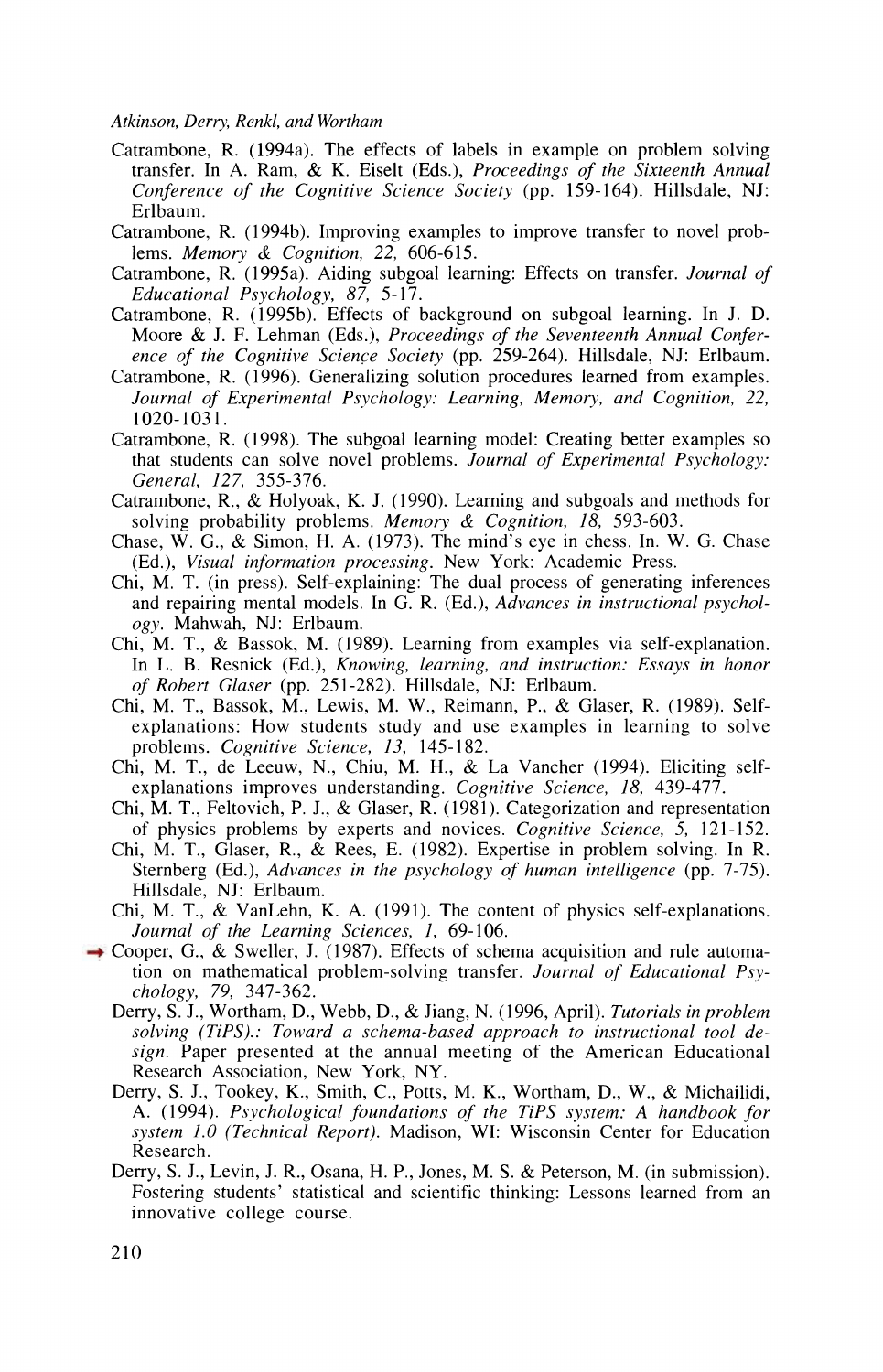**Gick, M. L., & Holyoak, K. J. (1983). Schema induction and analogical transfer. Cognitive Psychology, 15, 1-38.** 

- **Glaser, R. (1976). Components of a psychology of instruction: Toward a science of design. Review of Educational Research, 46,1-24.** 
	- **Hinsley, D. A., Hayes, J. R., & Simon, H. A. (1977). From words to equations meaning and representation in algebra word problems. In M. A. Just & P. A. Carpenter (Eds.), Cognitive Processes in Comprehension (pp. 89-106). Hillsdale, NJ: Erlbaum.**
	- **Jeung, H., Chandler, P., & Sweller, J. (1997). The role of visual indicators in dual sensory mode instruction. Educational Psychology, 17, 329-433.**
	- **Mawer, R., & Sweller, J. (1982). The effects of subgoal density and location during problem solving. Journal of Experimental Psychology: Learning, Memory, and Cognition, 8, 252-259.**
	- **Mayer, R. E. (1997). Multimedia learning: Are we asking the right questions? Educational Psychologist, 32, 1-19.**
	- **Mayer, R. E., Moreno, R., Boire, M., & Vagge, S. (1999). Maximizing constructivist learning from multimedia communications by minimizing cognitive load. Journal of Educational Psychology, 91, 638-643.**
	- **McGilly, K. (Ed.) (1998). Classroom lessons: Integrating cognitive theory and classroom practice. Cambridge, MA: The MIT Press.**
	- **Mousavi, S. Y., Low, R., & Sweller, J. (1995). Reducing cognitive load by mixing auditory and visual presentation modes. Journal of Educational Psychology, 87, 319-334.**
	- **Mwangi, W., & Sweller, J. (1998). Learning to solve compare word problems: The effect of example format and generating self-explanations. Cognition and Instruction, 16, 173-199.**
	- **Nathan, M. J., Mertz, K.,& Ryan, R. (1994). Learning though self-explanations of mathematics examples: Effects of cognitive load. Paper presented at the Annual Meeting of the American Educational Research Association, New Orleans.**
	- **Neuman, Y., & Schwarz, B. (1998). Is self-explanation while solving problems helpful? The case of analogical problem solving. British Journal of Educational Psychology, 68, 15-24.**
- **→ Owen, E., & Sweller, J. (1985). What do students learn while solving mathematics problems? Journal of Educational Psychology, 77, 272-274.** 
	- **Paas, F. (1992). Training strategies for attaining transfer of problem-solving skill in statistics: A cognitive load approach. Journal of Educational Psychology, 84, 429-434.**
	- **Paas, F., & Van Merrienboer, J. (1994). Variability of worked examples and transfer of geometrical problem-solving skills: A cognitive-load approach. Journal of Educational Psychology, 86, 122-133.**
- → Palincsar, A. S., & Brown, L. R. (1984). Reciprocal teaching and comprehension**fostering and monitoring activities. Cognition and Instruction, 1, 117-175.**
- **Pirolli, P., & Recker, M. (1994). Learning strategies and transfer in the domain of programming. Cognition and Instruction, 12, 235-275.** 
	- **Quilici, J. L., & Mayer, R. E. (1996). Role of examples in how students learn to categorize statistics word problems. Journal of Educational Psychology, 88, 144-161.**
	- **Reed, S. K. (1993). A schema-based theory of transfer. In D. K. Detterman, & R. J. Sternberg (Eds.), Transfer on trial: Intelligence, cognition, and instruction (pp. 39-67). Norwood, New Jersey: Ablex.**
	- **Reed, S. K., & Bolstad, C. A. (1991). Use of examples and procedures in problem solving. Journal of Experimental Psychology: Learning, Memory, and Cognition, 17, 753-766.**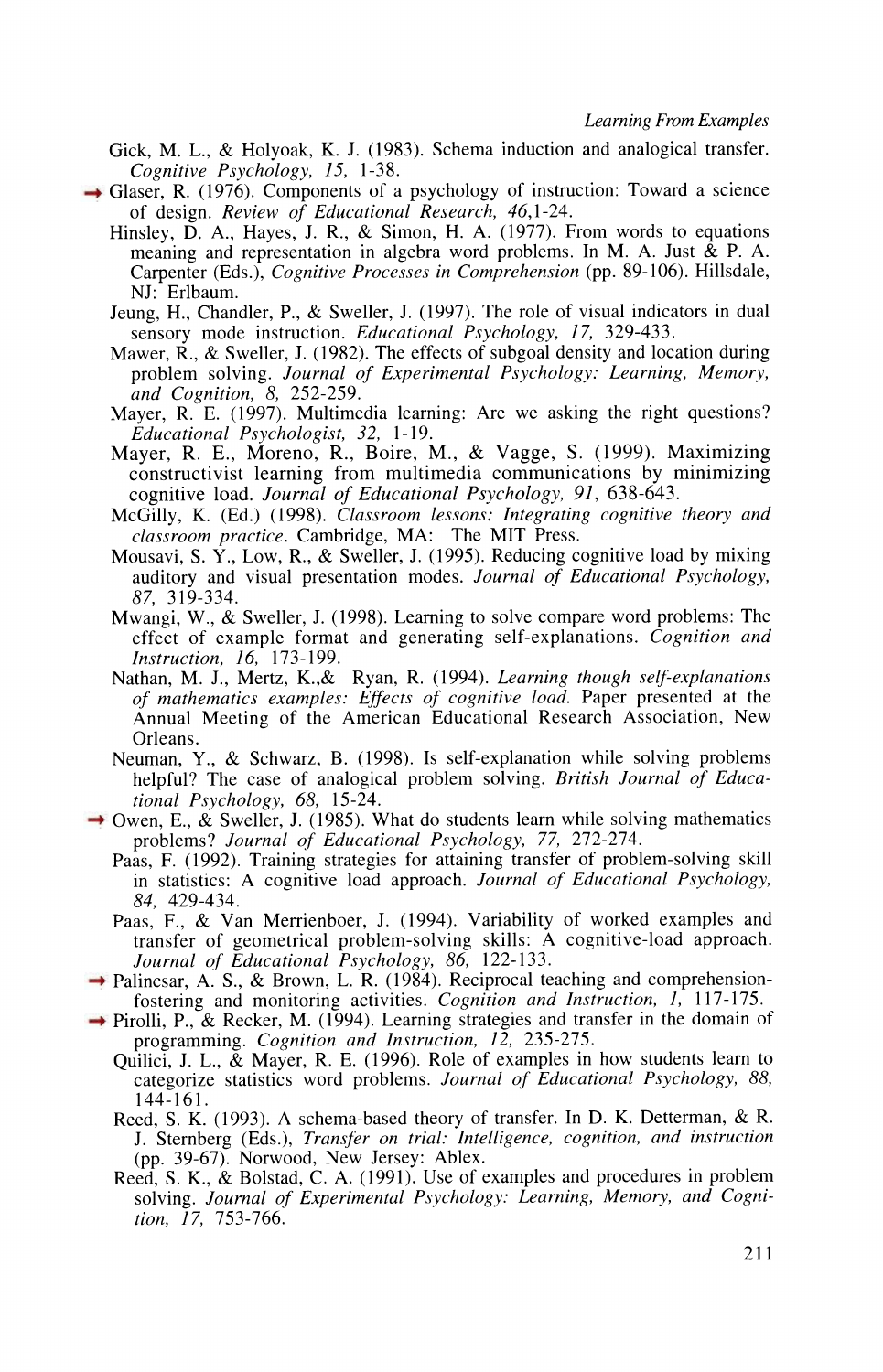- **Renkl, A. (1995). Learning for later teaching: An exploration of mediational links between teaching expectancy and learning results. Learning and Instruction, 5, 21-36.**
- Renkl, A. (1996). Lernen durch ErklärenCoder besser doch durch Zuhören? **[Learning by explaining, or better, by listening?]. Zeitschrift fur**  Entwicklungspsychologie und Pädagogische Psychologie, 28, 148-168.
- **Renkl, A. (1997a, March). Learning by explaining, or better, by listening? Paper presented at the ,,Annual Meeting of the American Educational Research Association" in Chicago.**
- **Renkl, A. (1997b). Learning from worked-out examples: A study on individual differences. Cognitive Science, 21, 1-29.**
- **Renkl, A. (1997c). Lernen durch Erklaren: Was, wenn Riickfragen gestellt werden? [Learning by explaining: What if questions were asked?]. Zeitschrift fur Pidagogische Psychologie, 11, 41-51.**
- **Renkl, A. (1997d). Lernen durch Lehren. Zentrale Wirkmechanismen beim kooperativen Lernen [Learning by teaching. Central mechanisms of cooperative learning]. Wiesbaden: DUV.**
- **Renkl, A. (1998, April). Learning by explaining in cooperative arrangements: What if questions were asked? Paper presented at the ,,Annual Meeting of the American Educational Research Association" in San Diego.**
- **Renkl, A., Atkinson, R. K., & Maier, U. H. (2000). From example study to problem solving: Smooth transitions help learning (Institute of Psychology Research Report No. 140). Freiberg, Germany: University of Freiberg.**
- **Renkl, A., Stark, R., Gruber, H., & Mandl, H. (1998). Learning from worked-out examples: The effects of example variability and elicited self-explanations. Contemporary Educational Psychology, 23, 90-108.**
- **Ross, B. H. (1989). Remindings in learning and instruction. In S. Vosnaiadou & A. Rotony (Eds.), Similarity and Analogical Reasoning (pp. 438-469). Cambridge, MA: Cambridge University Press.**
- **Rumelhart, D. E., & Ortony, A. (1977). The representation of knowledge in memory. In R. C. Anderson, R. J. Spiro, & W. E. Montague (Eds.), Schooling and the acquisition of knowledge. Hillsdale, NJ: Erlbaum.**
- **Schoenfeld, A. (1987). What's all the fuss about metacognition? In A. Schoenfeld (Ed.), Cognitive science and mathematics education (pp. 189-216). Mahwah, NJ: Erlbaum.**
- **Scribner, S. (1984). Studying working intelligence. In M. Rogoff & J. Lave (Eds.), Everyday cognition: Its development in social context. (pp. 9-28). Cambridge, MA: Harvard University Press.**
- **Shuell, T. J. (1996). The role of educational psychology in the preparation of teachers. Educational Psychologist, 31, 5-14.**
- **Silver, E. A. (1979). Student perceptions of relatedness among mathematical verbal problems. Journal for Research in Mathematics Education, 10, 195- 210.** 
	- **Silver, E. A., & Marshall, S. P. (1990). Mathematical and scientific problem solving: Findings, issues and instructional implications. In B. F. Jones & C. Idol (Eds.), Dimensions of thinking and cognitive instruction, Hillsdale, NJ: Erlbaum.**
	- **Spiro, R. J., Feltovich, P. J., Coulson, R. L., & Anderson, D. K. (1989). Multiple analogies for complex concepts: Antidotes for analogy-induced misconceptions in advanced knowledge acquisition. In S. Vosniadou & A. Ortony (Eds.), Similarity and analogical reasoning (pp. 498-531). New York: Cambridge University Press.**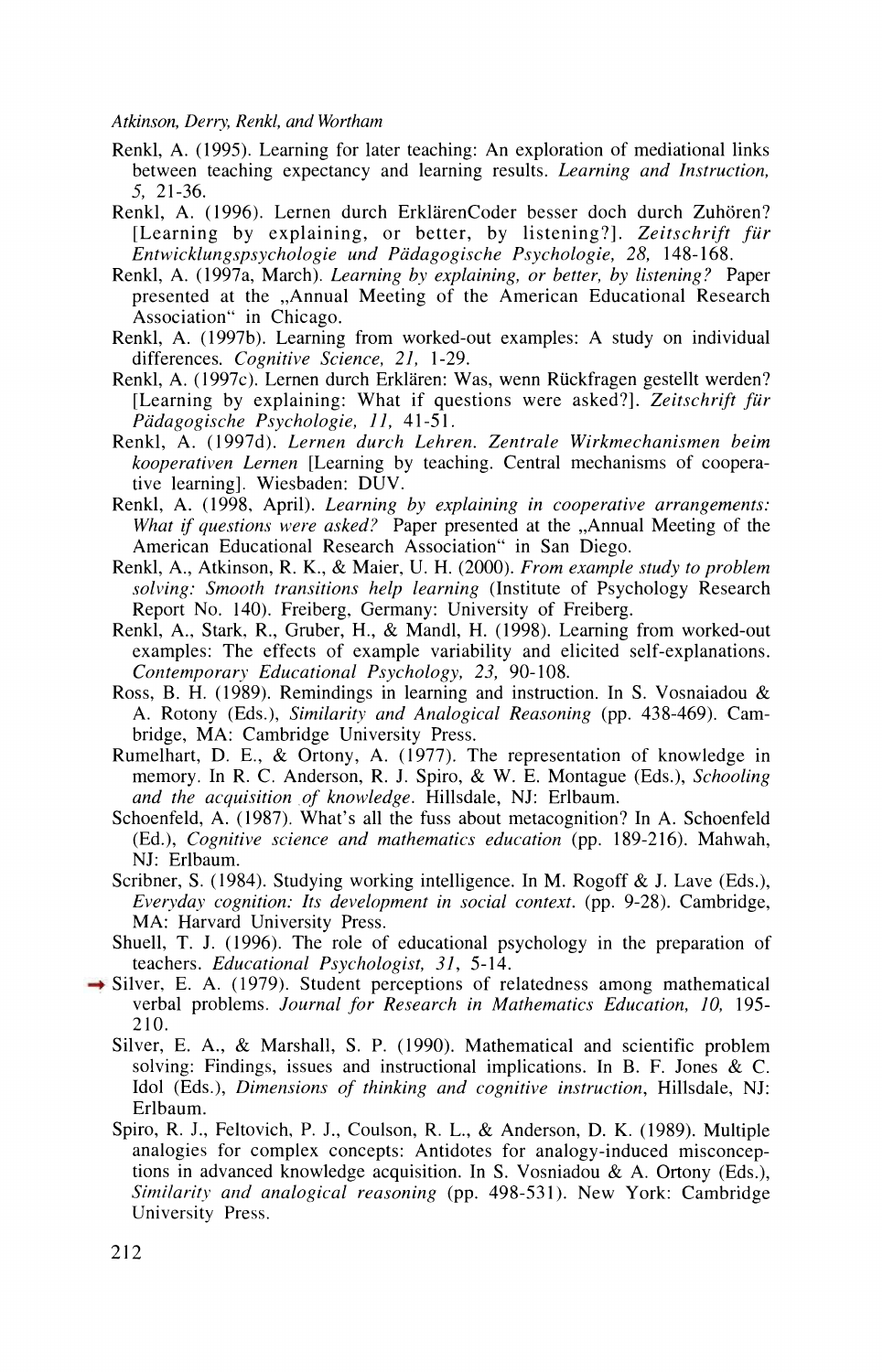- **Spiro, R. J., Feltovich, P. J., Jacobson, M., & Coulson, R. L. (1991). Cogntive flexibility, constructivism and hypertext: Advanced knowledge acquisition in ill-structured domains. Educational Technology, 31, 24-33.**
- Stark, R. (1999). Lernen mit Lösungsbeispielen. Der Einfluß unvollständiger Lösungsschritte auf Beispielelaboration, Motivation und Lernerfolg [Learn**ing by worked-out examples. The impact of incomplete solution steps on example elaboration, motivation, and learning outcomes]. Bern, CH: Huber.**
- **Sweller, J., & Cooper, G. A. (1985). The use of worked examples as a substitute for problem solving in learning algebra. Cognition and Instruction, 2, 59-89.** 
	- **Sweller, J. & Levine, M. (1982). Effects of goal specificity on means-ends analysis and learning. Journal of Experimental Psychology: Learning, Memory, and Cognition, 8, 463-474.**
- **Sweller, J., Mawer, M., & Howe, W. (1982). Consequences of history-cued and means-end strategies in problem solving. American Journal of Psychology, 95, 455-483.**
- **Sweller, J., Mawer, M., & Ward, M. R. (1983). Development of expertise in mathematical problem solving. Journal of Experimental Psychology: General, 112, 639-661.** 
	- **Sweller, J., van Merrienboer, J. G., & Paas, F. G. (1998). Cognitive architecture and instructional design. Educational Psychology Review, 10, 251-296.**
	- **Tarmizi, R. A., & Sweller, J. (1988). Guidance during mathematical problem solving. Journal of Educational Psychology, 80, 424-436.**
- **→ Tennyson, R. D., & Cocchiarella, M. J. (1986). An empirically based instructional design theory for teaching concepts. Review of Educational Research, 56, 40- 71.**
- **→ Tennyson, R. D., Wooley, F. R., & Merrill, M. D. (1972). Exemplar and nonexemplar variables which produce correct concept classification behavior and specified classification errors. Journal of Educational Psychology, 63, 144-152.** 
	- **Trafton, J. G., & Reiser, B. J. (1993). The contributions of studying examples and solving problems to skill acquisition. In M. Polson (Ed.), Proceedings of the Fifteenth Annual Conference of the Cognitive Science Society (pp. 1017- 1022). Hillsdale, NJ: Erlbaum.**
	- **Van Engen, H. V. (1959). Twentieth century mathematics for the elementary school. The Arithmetic Teacher, 6, 71-76.**
	- **VanLehn, K. (1990). Problem solving and cognitive skill acquisition. In M. I. Posner (Ed.), Foundations of Cognitive Science (pp. 527-579). Cambridge, MA: MIT Press.**
	- **VanLehn, K., & Jones, R. M. (1993a). Better learners use analogical problem solving sparingly. In P. E. Utgoff (Ed.), Machine Learning: Proceedings of the Tenth Annual Conference (pp. 338-345). San Mateo, CA: Morgan Kaufmann Publishers.**
	- **VanLehn, K., & Jones, R. M. (1993b). What mediates the self-explanation effect? Knowledge gaps, schemas or analogies? In M. Polson (Ed.), Proceedings of the Fifteenth Annual Conference of the Cognitive Science Society (pp. 1034- 1039). Hillsdale, NJ: Erlbaum.**
- **Ward, M., & Sweller, J. (1990). Structuring effective worked examples. Cognition and Instruction, 7, 1-39.**
- **Webb, N. M. (1991). Task-related verbal interaction and mathematics learning in small groups. Journal of Research in Mathematics Education, 22, 366-389. Wilkerson, L. & Gijselaers, W. H. (1996). Bringing problem-based learning to higher education: Theory and practice. San Francisco: Jossey Bass.**